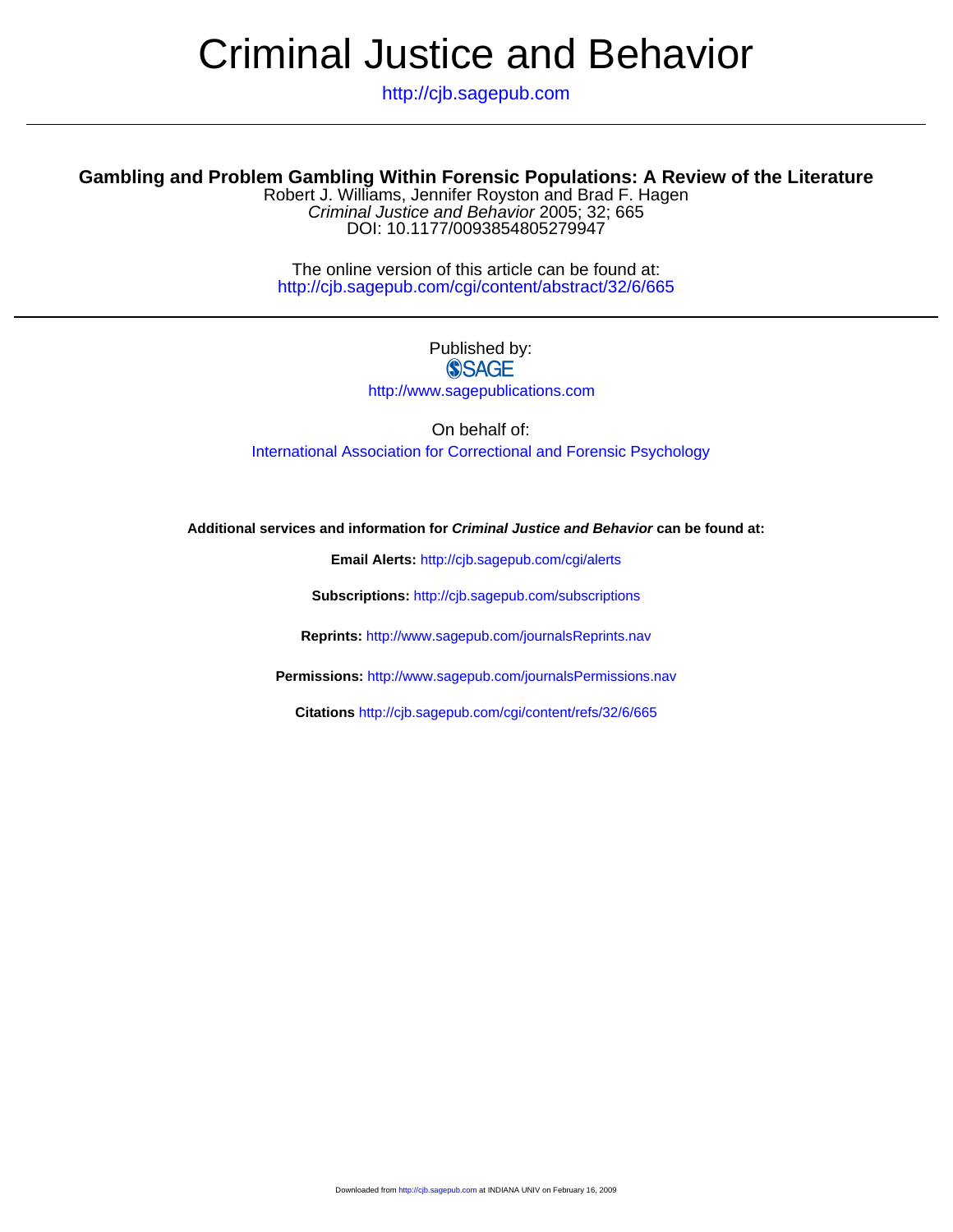# **GAMBLING AND PROBLEM GAMBLING WITHIN FORENSIC POPULATIONS**

# **A Review of the Literature**

## ROBERT J. WILLIAMS JENNIFER ROYSTON BRAD F. HAGEN

*University of Lethbridge*

A review of problem gambling in forensic populations suggests that one third of criminal offenders meet criteria for problem or pathological gambling. This is the highest rate yet found in any population. Approximately 50% of crime by incarcerated problem and pathological gamblers is reportedly committed to support gambling. The prevalence of gambling within correctional facilities (40%) appears lower than in the general population. However, inmates who do gamble tend to do so regularly, and problem and pathological gamblers are disproportionately represented among this group. Inmate screening for problem gambling and provision of specialized treatment are currently lacking in most correctional facilities. In addition to more screening and treatment, there needs to be greater vigilance in detecting gambling and enforcing its prohibition.

*Keywords:* gambling; prisons; forensic; problem gambling

The past 20 years have seen a wide expansion in the availability<br>and acceptability of legalized gambling. As a consequence, more people are participating in gambling and more people are developing gambling-related problems. Past year prevalence rates for problem and pathological gambling ranges from 0.5% to 4.0% depending on

CRIMINAL JUSTICE AND BEHAVIOR, Vol. 32 No. 6, December 2005 665-689 DOI: 10.1177/0093854805279947

**AUTHOR NOTE:** *Please address correspondence to Dr. Robert J. Williams, School of Health Sciences, University of Lethbridge, Lethbridge, Alberta T1K 3M4, Canada. E-mail: robert.williams@uleth.ca*

<sup>© 2005</sup> American Association for Correctional and Forensic Psychology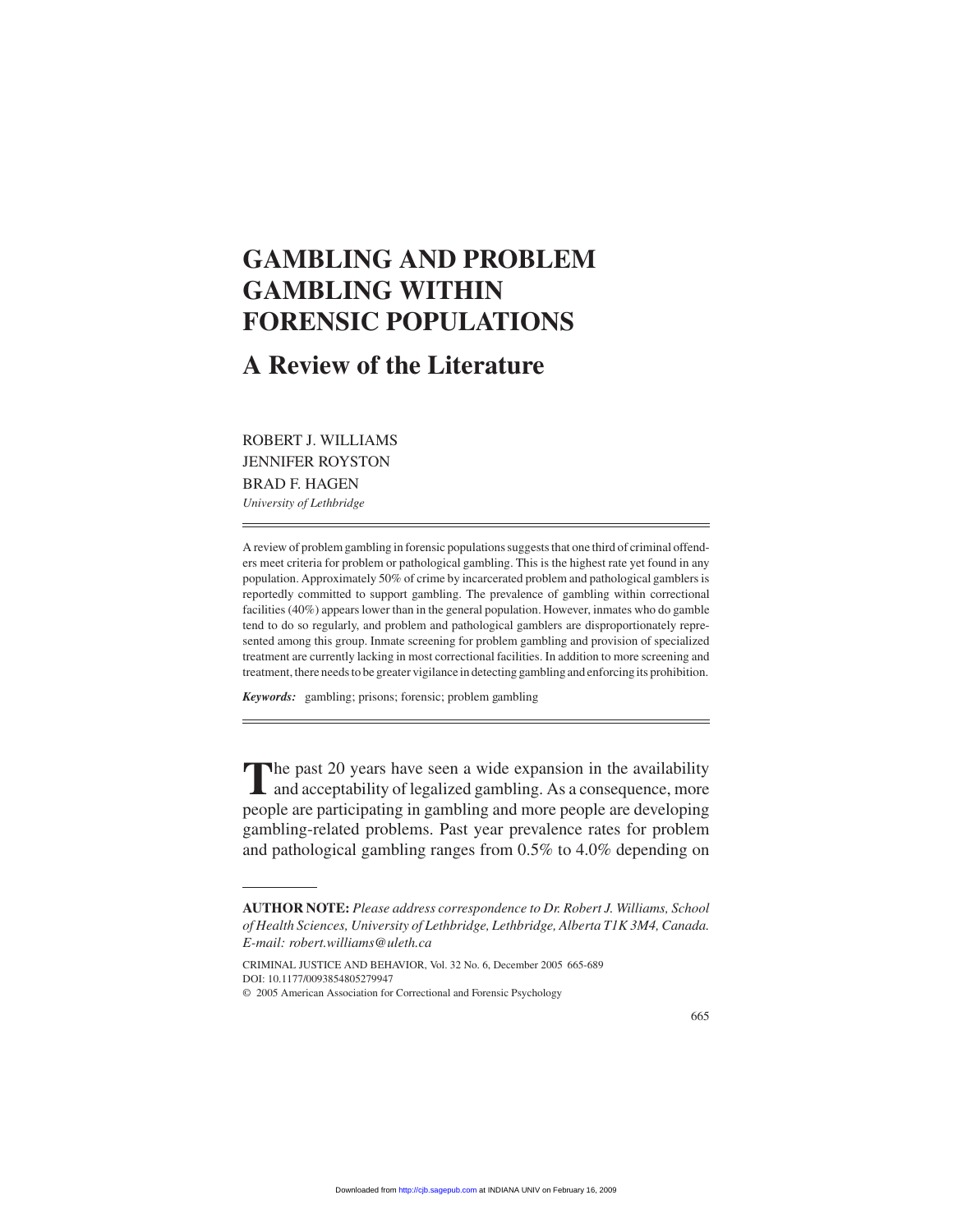the country (Shaffer, Hall, & VanderBilt, 1997; Walker & Dickerson, 1996). Recent years have also seen considerable research investigating the features, causes, treatment, and prevention of problem gambling in the general population (Dickson, Derevensky, & Gupta, 2002; National Research Council, 1999; Oakley-Brown, Adams, & Mobberley, 2004). However, much less has been written about gambling and problem gambling in special populations, such as forensic populations.

The purpose of this article, therefore, is to review what literature is available on the issue of gambling within forensic populations. Specifically, this article will review the rates of problem and pathological gambling among criminal offenders, the rates of gambling-related crime reported by offenders, the nature and prevalence of gambling within correctional facilities, and the relevant treatment and policy implications for clinicians and administrators working with this unique population.

#### **CONCEPTUALIZING AND MEASURING DISORDERED GAMBLING**

Before examining prevalence rates, it is important to briefly discuss some definitional issues. Gambling exists on a continuum, with three distinctions along that continuum typically being made. The first is social or recreational gambling, such as the occasional game of bingo or cards. The second is problem gambling, or gambling that is associated with some significant adverse consequences for the individual or people in his or her immediate social network (Ferris, Wynne, & Single, 1999). The third type is severe problem gambling (more commonly known as pathological gambling), a more extreme form where the person not only experiences persistent and recurrent problems but also shows signs of being preoccupied by gambling, dependent on it (e.g., withdrawal symptoms if not engaged in), and some inability to resist engaging in it (American Psychiatric Association, 1994; Rosenthal, 1992).

Historically, the South Oaks Gambling Scale (SOGS) has been the main instrument for assessing pathological gambling. This 16-item test can either be clinician- or self-administered, and it has excellent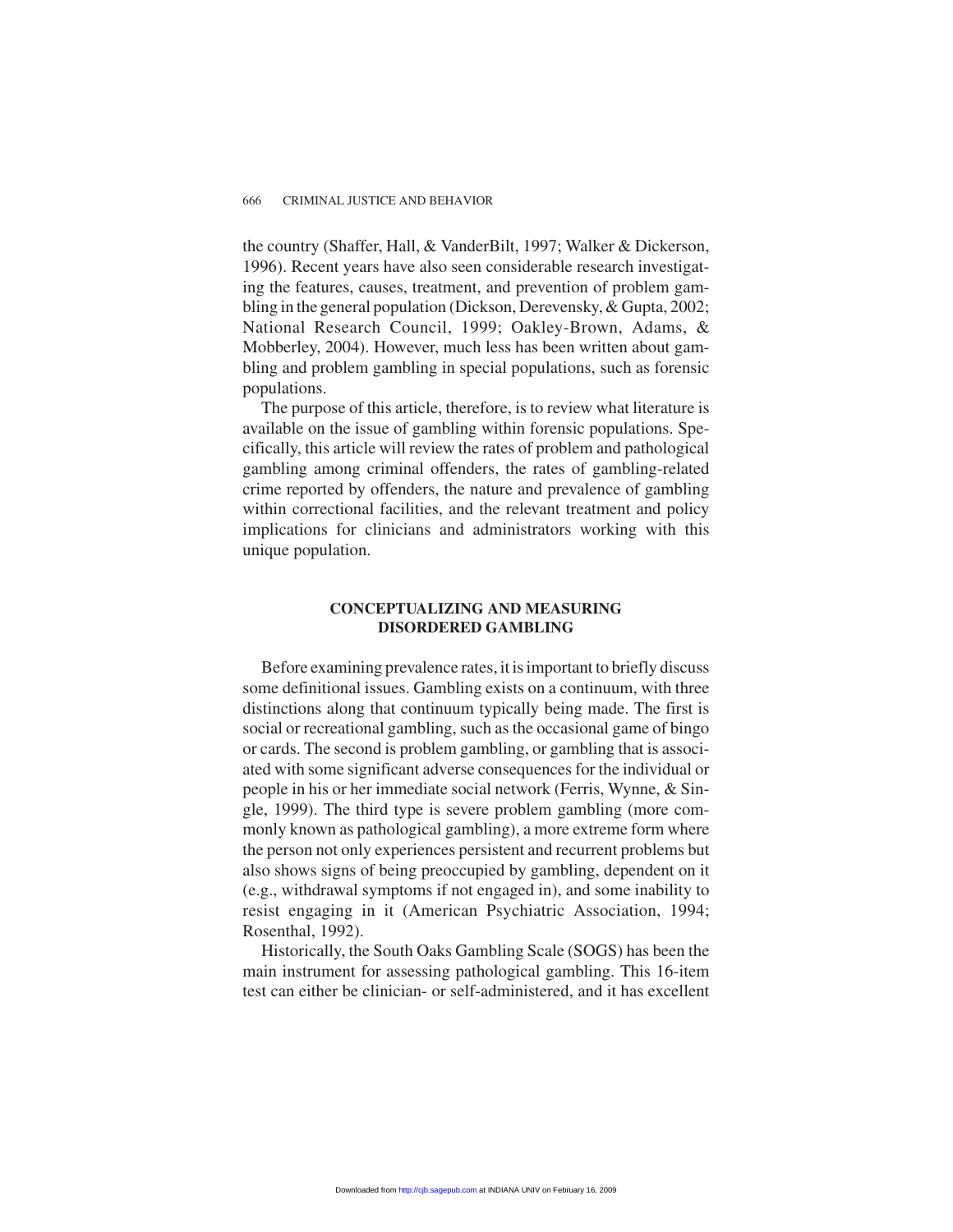reliability and validity when used with clinical populations (Cronbach alpha = .97, test-retest correlation = .71; Lesieur & Blume, 1987, 1993). Problem gambling is indicated when someone has a score of three or four, and probable pathological gambling is indicated with scores of five or higher. The original SOGS used a lifetime frame, in the belief that pathological gambling is an enduring problem. However, in recognition that it may be transient for some people (e.g., Abbott, Williams, & Volberg, 1999), more recent versions of the SOGS typically employ a 6- or 12-month timeframe.

The 4th edition of the *Diagnostic and Statistical Manual of Mental Disorders*(*DSM-IV*) is another well-validated guide developed by the American Psychiatric Association (1994). It lists 10 criteria that the clinician uses to diagnose pathological gambling, with 5 or more criteria being needed for this diagnosis. Unlike other assessment tools, the *DSM* does not explicitly assess problem gambling and specifies no time period in which the diagnostic criteria for pathological gambling needs to occur.

Most recently, the Canadian Problem Gambling Index (CPGI) has been developed as a reliable and valid instrument that can be used with both clinical samples and in general population surveys (Ferris & Wynne, 2001). It has four levels: nonproblem gambling, low risk gambling, moderate risk gambling (roughly equivalent to problem gambling), and severe problem gambling (roughly equivalent to pathological gambling). The CPGI uses a 12-month timeframe.

#### **PREVALENCE OF PROBLEM AND PATHOLOGICAL GAMBLING WITHIN OFFENDER POPULATIONS**

To identify all known studies investigating the prevalence of problem and pathological gambling within offender populations, the authors conducted keyword searches of several databases (Criminal Justice Abstracts, National Criminal Justice Reference Service, PsycINFO, Medline, AGRI Gambling Literature, and Sociological Abstracts), using the terms *gambling*, *problem gambling*, *pathological gambling*, *prison*, *forensic*, *correctional*, *offender*, and *prevalence*. The search engine Google was also used to search the Internet using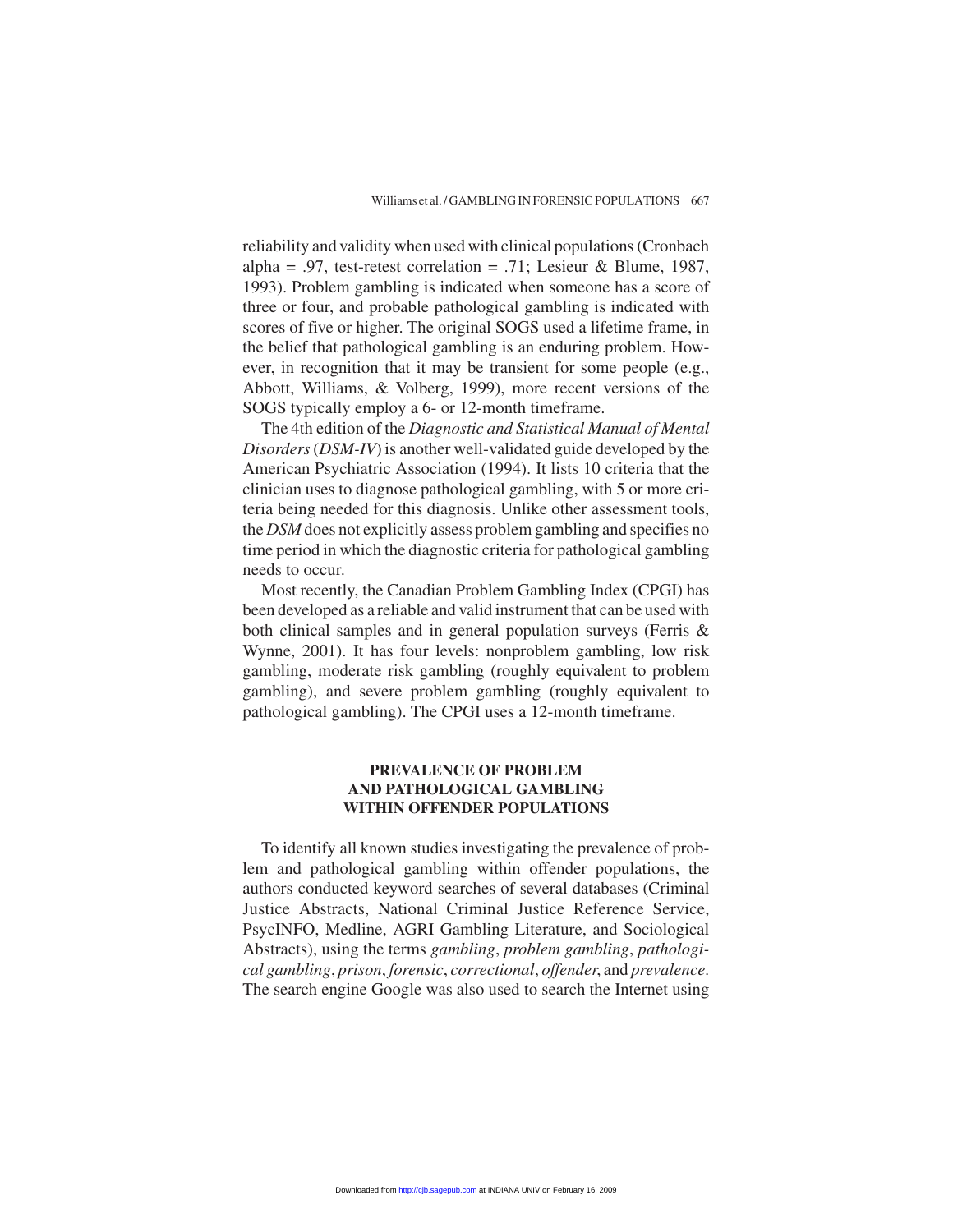these same terms. Twenty-seven published and unpublished studies were identified and have been organized by country. All of the studies are summarized in Table 1.

#### **AUSTRALIA**

Jones (1990) surveyed 60 male inmates at the Canning Vale Remand Centre in Western Australia. He found that 22% were probable pathological gamblers based on a lifetime score of five or greater on the SOGS. Eight of the 13 probable pathological gamblers indicated that their criminal offenses were gambling-related.

The Australian Institute for Gambling Research and the Labour and Industry Research Unit (1996) interviewed 74 inmates at the Arthur Gorrie Correctional Centre, a reception and remand prison for South-East Queensland. Thirty-one percent said they had personal or financial problems because of their gambling, 7% said their current offense was committed to obtain money to play poker machines, and 11% felt that their poker machine playing had caused them to be in trouble with the police. A second Queensland study of 178 male and female prisoners residing within secure and open custody facilities found that 12% met criteria for moderate risk gambling and 17% met criteria for severe problem gambling (Queensland Government, 2002). Seven percent reported that their current offense was committed to fund their gambling, 7% said they had committed an offense in the past that was related to their gambling problems, and 12% admitted to having committed an offense without detection in order to finance gambling.

Marshall, Balfour, and Kenner (1997) studied 103 recently sentenced male prisoners in a South Australia prison. It was found that 33% of the sample could be classified as probable pathological gamblers, and a further 8% were problem gamblers. All problem and pathological gamblers reported that they had been in trouble with the law because of gambling.

The Australian National University Centre for Gambling Research (ANUCGR; 2003) surveyed 102 offenders from five Australian Capital Territory (ACT) correctional facilities. Two of these facilities housed people awaiting sentencing; one housed offenders serving weekend sentences; and two supervised people on bail, on parole, on

*(text continues on p. 675)*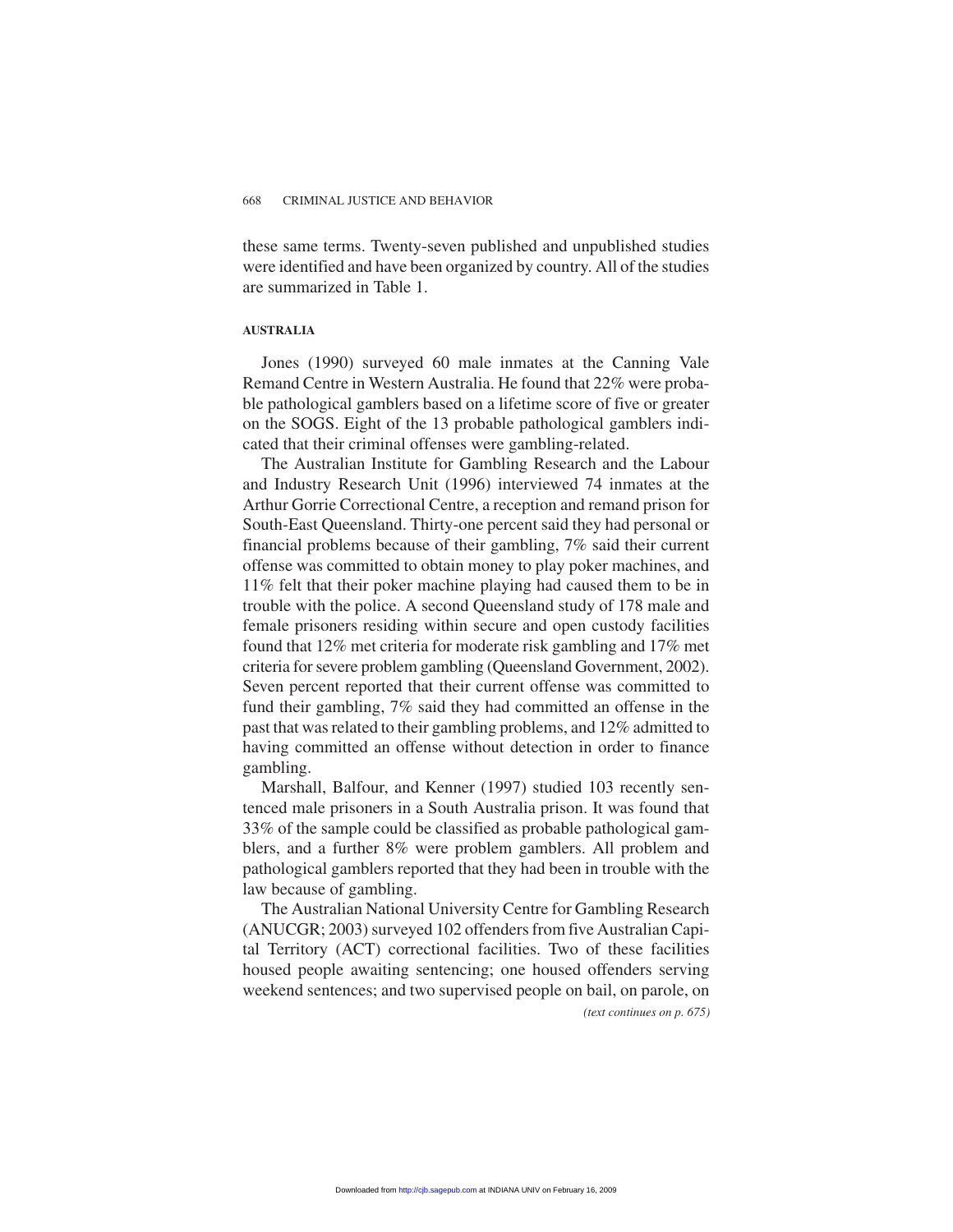| % of Gambling-<br>Related Crime<br>Committed by<br>Problem and<br>Pathological<br>Gamblers | 62%                                          | 11% histori-<br>cal offense<br>offense <sup>b</sup> ;<br>7% current                                           | 100%                                                        | 12% histori-<br>cal offense<br>7% current<br>offense;                           | (continued) |
|--------------------------------------------------------------------------------------------|----------------------------------------------|---------------------------------------------------------------------------------------------------------------|-------------------------------------------------------------|---------------------------------------------------------------------------------|-------------|
| Pathological<br>Prevalence<br>Gambling                                                     | 22%                                          | ≸                                                                                                             | 33%                                                         | 17%                                                                             |             |
| Prevalence<br>Gambling<br>Problem                                                          | ≸                                            | 31%                                                                                                           | 8%                                                          | 12%                                                                             |             |
| Assessment <sup>a</sup>                                                                    | South Oaks Gambling<br>Screen (5+); lifetime | gambling problems;<br>lifetime                                                                                | South Oaks Gambling<br>Screen (3-4; 5+);<br>past 6 mos.     | prior to incarceration<br>$(3-7; 8+)$ ; 12 mos.<br>Gambling Index               |             |
| Demographics                                                                               | centre; 100% male<br>adults in a remand      | adults in a reception self-assessment of<br>and remand centre;<br>97% male                                    | recently sentenced<br>inmates; 100%<br>adult prison<br>male | adults in secure and Canadian Problem<br>open custody facili-<br>ties; 59% male |             |
| z                                                                                          | 80                                           | 74                                                                                                            | 103                                                         | 178                                                                             |             |
| Country                                                                                    | (Western<br>Australia)<br>Australia          | (Queensland)<br>Australia                                                                                     | Australia)<br>(South<br>Australia                           | (Queensland)<br>Australia                                                       |             |
| Study                                                                                      | Jones (1990)                                 | Australian Institute<br>the Labour and<br>Research Unit<br>Research and<br>for Gambling<br>Industry<br>(1996) | Marshall, Balfour,<br>and Kenner<br>(1997)                  | Government<br>Queensland<br>(2002)                                              |             |

TABLE 1: Prevalence of Problem and Pathological Gambling in Offender Populations **TABLE 1: Prevalence of Problem and Pathological Gambling in Offender Populations**

669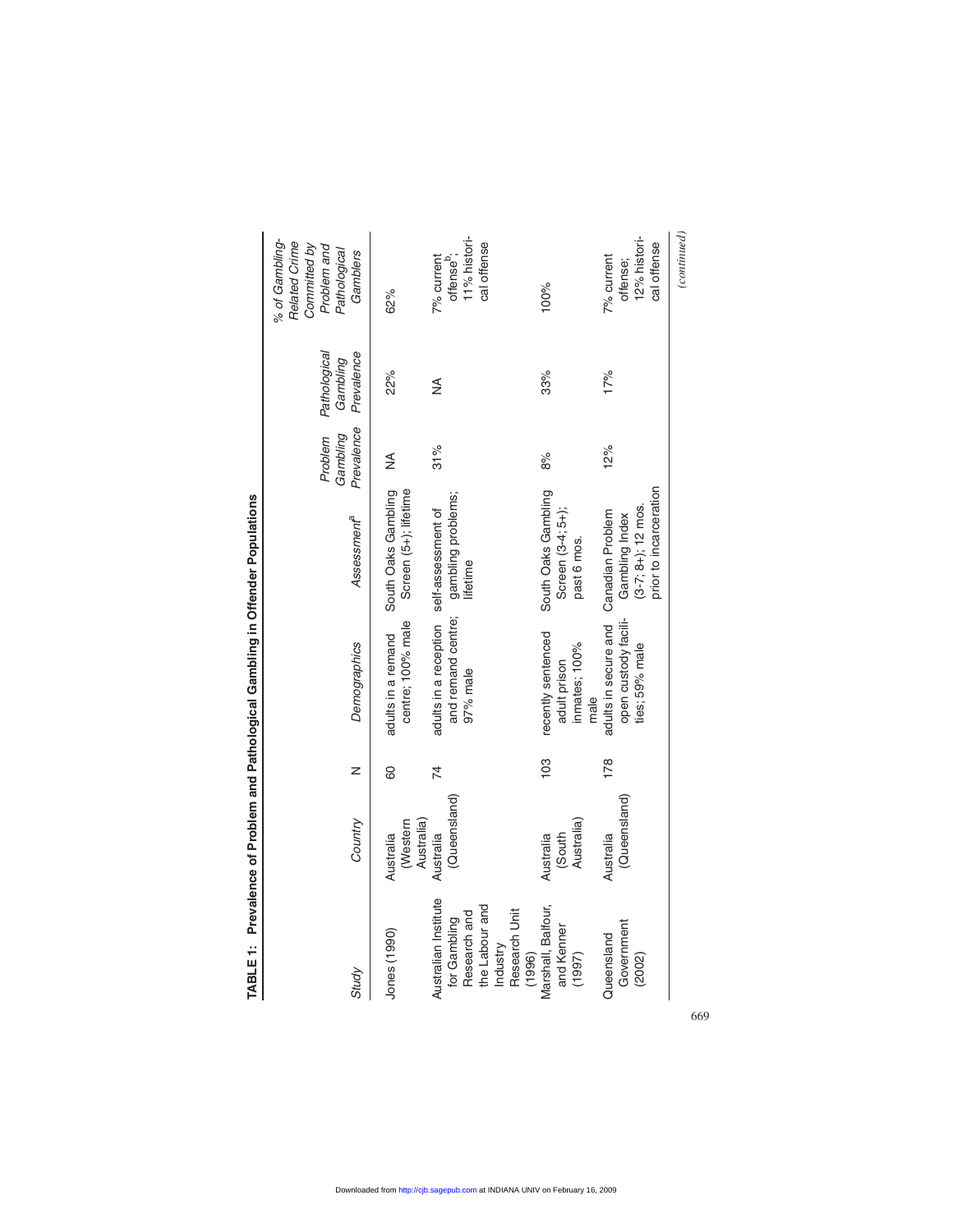| L<br>C<br>Ě |
|-------------|
| 570         |

670

|                                                                       | Country | z              | Demographics                                                                 | Assessment <sup>a</sup>                              | Problem<br>Prevalence<br>Gambling | Pathological<br>Prevalence<br>Gambling | % of Gambling-<br>Related Crime<br>Committed by<br>Problem and<br>Pathological<br>Gamblers |
|-----------------------------------------------------------------------|---------|----------------|------------------------------------------------------------------------------|------------------------------------------------------|-----------------------------------|----------------------------------------|--------------------------------------------------------------------------------------------|
| (Australian<br>Capital<br>Territory)<br>Australian National Australia |         | $\frac{2}{3}$  | tences, on bail, on<br>remand, serving<br>adult offenders in<br>weekend sen- | South Oaks Gambling<br>Screen (3-4; 5+);<br>lifetime | 17%                               | 34%                                    | 46%                                                                                        |
|                                                                       |         |                | community orders;<br>parole, or serving<br>95% male                          |                                                      |                                   |                                        |                                                                                            |
| New Zealand                                                           |         | $\overline{0}$ | serving community<br>adult offenders                                         | Screen (5+); lifetime<br>South Oaks Gambling         | ≸                                 | 26%                                    | 33%                                                                                        |
|                                                                       |         | 34             | sentences                                                                    |                                                      |                                   |                                        |                                                                                            |
| New Zealand                                                           |         |                | recently sentenced<br>adult prison                                           | South Oaks Gambling<br>Screen-Revised                | 12% (6)                           | 22%                                    | 50%                                                                                        |
|                                                                       |         |                | inmates; 100%                                                                | $(3-4; 5+)$ ; 6 mos.<br>prior to incarceration &     |                                   | mos.); 12% (6 mos.);<br>(lifetime) 33% |                                                                                            |
|                                                                       |         |                | female                                                                       | lifetime                                             |                                   | (lifetime)                             |                                                                                            |
| New Zealand                                                           |         | 357            | recently sentenced                                                           | South Oaks Gambling                                  | 7%                                | 16%                                    | 43%                                                                                        |
|                                                                       |         |                | adult prison                                                                 | Screen-Revised                                       | (6 mos.);                         | $(6 \text{ m}{0} \text{ s}).$<br>21%   |                                                                                            |
|                                                                       |         |                | inmates; 100%                                                                | $(3-4; 5+); 6$ mos.                                  | 10%                               |                                        |                                                                                            |
|                                                                       |         |                | male                                                                         | prior to incarceration &                             | (lifetime)                        | (lifetime)                             |                                                                                            |

lifetime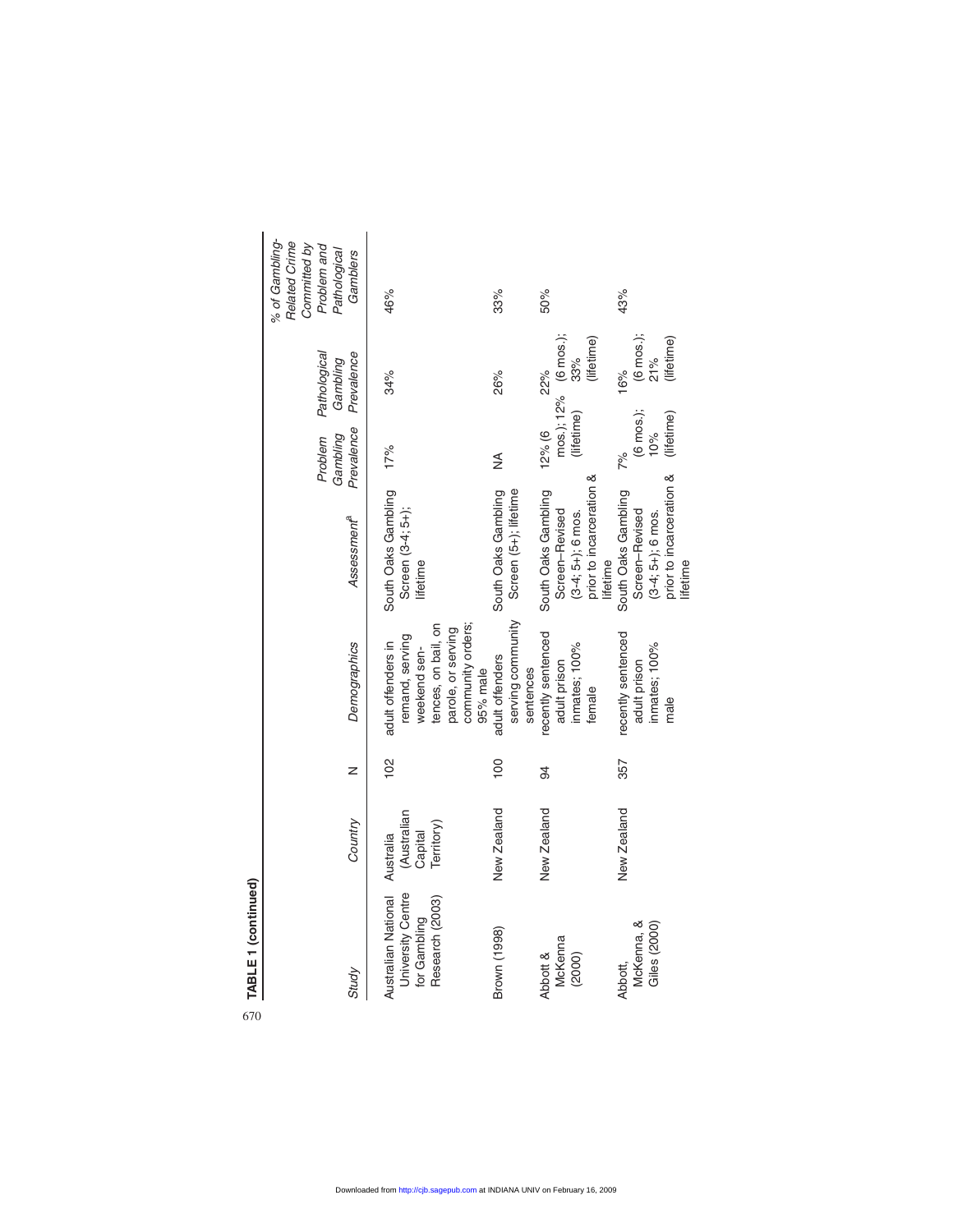|                                                                        |                                             |                                                                      | 97%                                          |                                                             |                                                                                       |                                                                                       |  |
|------------------------------------------------------------------------|---------------------------------------------|----------------------------------------------------------------------|----------------------------------------------|-------------------------------------------------------------|---------------------------------------------------------------------------------------|---------------------------------------------------------------------------------------|--|
| ≸                                                                      | ≸                                           | ≸                                                                    |                                              | ⋚                                                           | ≸                                                                                     | ≨                                                                                     |  |
| (compulsive<br>gamblers)<br>5%                                         | 18%                                         | 2%                                                                   | 30%                                          | 24%                                                         | ≸                                                                                     | ≸                                                                                     |  |
| ≸                                                                      | ≸                                           | 8%                                                                   | 23-28%                                       | 23%                                                         | depending<br>question<br>on the<br>$17 - 42%$                                         | depending<br>question<br>on the<br>$11 - 25%$                                         |  |
| current                                                                | DSM-III-R; lifetime                         | problems; DSM-III-R;<br>gambling had caused<br>lifetime              | Screen (5+); lifetime<br>South Oaks Gambling | South Oaks Gambling<br>Screen (1-4; 5+);<br>lifetime        | questions; past year<br>yes on at least one of<br>three South Oaks<br>Gambling Screen | questions; past year<br>yes on at least one of<br>three South Oaks<br>Gambling Screen |  |
| adult prison inmates; clinical assessment;<br>100% male                | adult prison sex<br>100% male<br>offenders; | custody centers;<br>19 average age<br>inmates of youth<br>100% male; | adult prison inmates;<br>men and women       | recently sentenced<br>adult prison<br>100% male<br>inmates; | recently sentenced<br>adult prison<br>100% male<br>inmates;                           | recently sentenced<br>100% female<br>adult prison<br>inmates;                         |  |
|                                                                        | 51                                          | 404                                                                  | 448                                          | $\frac{8}{3}$                                               | 1,030                                                                                 | 500                                                                                   |  |
| United Kingdom 1,058<br>(London)                                       | United Kingdom                              | United Kingdom                                                       | (New Jersey)<br><b>Jnited States</b>         | <b>Jnited States</b><br>(Nevada)                            | <b>Jnited States</b><br>(Texas)                                                       | <b>United States</b><br>(Texas)                                                       |  |
| Royal College of<br>(1977, cited in<br>Lesieur, 1993)<br>Psychiatrists | Grubin (1990)<br>Kennedy &                  | Maden, Swinton, &<br>Gunn (1992)                                     | Lesieur & Klein<br>(1985)                    | Templer, Kaiser, &<br>Siscoe (1993)                         | Farabee (1994)                                                                        | Farabee (1995)                                                                        |  |

 $\overline{(continued)}$ *(continued)*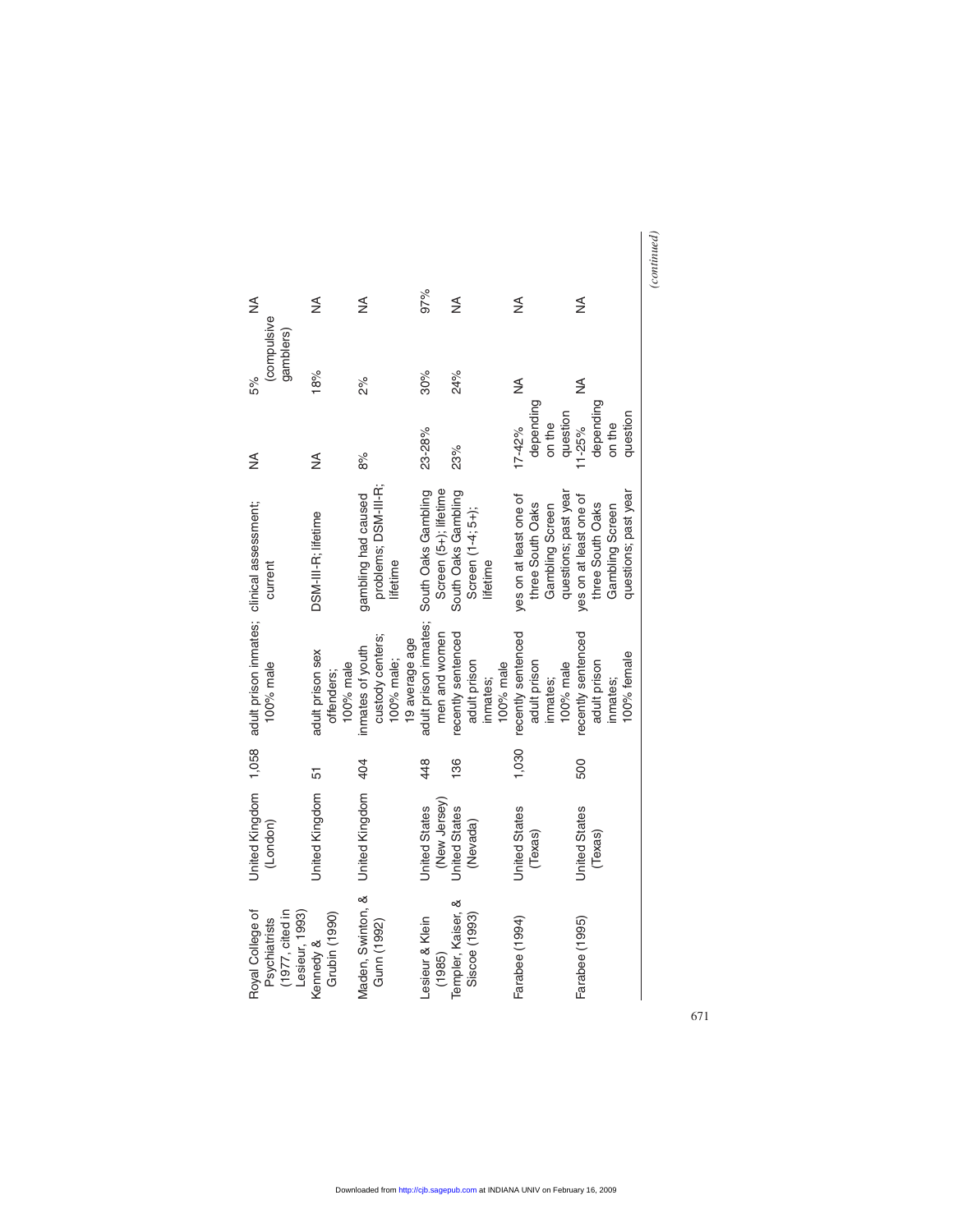| Westphal, Rush, &<br>Stevens (1998)<br>Contri (1998)<br>Walters (1997)<br>Walters &<br>Study | (northeastern<br>(northeastern<br><b>United States</b><br><b>United States</b><br><b>United States</b><br>Country<br>(Indiana)<br>U.S.)<br>U.S.) | 1,673<br>363<br>316<br>z | Indiana inmates;<br>sample of adult<br>prison inmates;<br>prison inmates;<br>Demographics<br>representative<br>100% male<br>100% male<br>federal adult<br>federal adult | South Oaks Gambling<br>South Oaks Gambling<br>South Oaks Gambling<br>Screen (1-4; 5+);<br>Screen (3-4; 5+);<br>Screen (1-4; 5+);<br>Assessment <sup>a</sup><br>lifetime<br>lifetime<br>lifetime | Prevalence<br>Problem<br>Gambling<br>40%<br>33%<br>7% | Pathological<br>Prevalence<br>Gambling<br>19%<br>19%<br>5% | Related Crime<br>Committed by<br>Problem and<br>Pathological<br>Gamblers<br>4% of total<br>sample<br>(not just<br>≸<br>≸ |
|----------------------------------------------------------------------------------------------|--------------------------------------------------------------------------------------------------------------------------------------------------|--------------------------|-------------------------------------------------------------------------------------------------------------------------------------------------------------------------|-------------------------------------------------------------------------------------------------------------------------------------------------------------------------------------------------|-------------------------------------------------------|------------------------------------------------------------|--------------------------------------------------------------------------------------------------------------------------|
| Westphal, Rush, &<br>Stevens (1998)                                                          | <b>United States</b><br>(Indiana)                                                                                                                | 310                      | sample of juvenile<br>Indiana inmates;<br>16 median age<br>representative<br>72% male;<br>61% male                                                                      | Adolescents; lifetime<br>South Oaks Gambling<br>Screen-Revised for                                                                                                                              | 29%                                                   | 39%                                                        | pathological<br>pathological<br>gamblers)<br>gamblers)<br>problem/<br>problem/<br>9% of total<br>(not just<br>sample     |

TABLE 1 (continued) 672**TABLE 1 (continued)**

672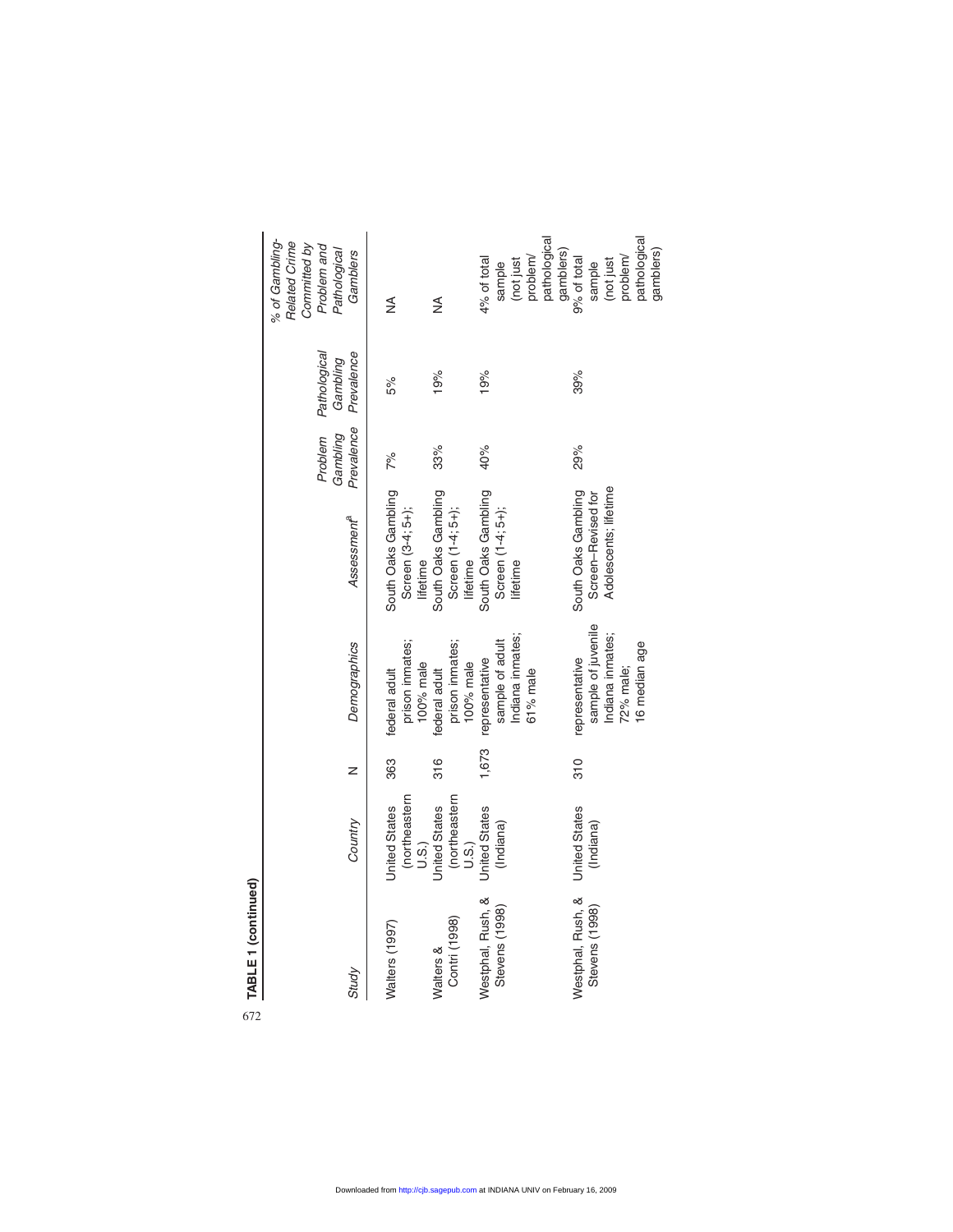| ≸                                                                                                                  | pathological<br>gamblers)<br>20% of total<br>problem/<br>(not just<br>sample         | ≸                                                                                                                     | ≸                                                                                                                  | ≸                                                                                                                     | (continued) |
|--------------------------------------------------------------------------------------------------------------------|--------------------------------------------------------------------------------------|-----------------------------------------------------------------------------------------------------------------------|--------------------------------------------------------------------------------------------------------------------|-----------------------------------------------------------------------------------------------------------------------|-------------|
| ≸                                                                                                                  | 38%                                                                                  | ⋚                                                                                                                     | ≸                                                                                                                  | ≸                                                                                                                     |             |
| 18%                                                                                                                | 35%                                                                                  | 11%                                                                                                                   | 13%                                                                                                                | 16%                                                                                                                   |             |
| bling Screen questions;<br>six South Oaks Gam-<br>past year (except for<br>yes on at least one of<br>one question) | South Oaks Gambling<br>Screen (1-4; 5+);<br>lifetime                                 | bling Screen questions;<br>six South Oaks Gam-<br>yes on at least one of<br>(except for one<br>question)<br>past year | bling Screen questions;<br>six South Oaks Gam-<br>past year (except for<br>yes on at least one of<br>one question) | bling Screen questions;<br>six South Oaks Gam-<br>yes on at least one of<br>(except for one<br>past year<br>question) |             |
| on probation;<br>1,004 adult offenders<br>75% male                                                                 | programming; 100%<br>adult prison inmates<br>participating in<br>pre-release<br>male | recently sentenced<br>100% female<br>adult prison<br>inmates;                                                         | adult jail inmates;<br>recently sentenced<br>100% female                                                           | adult jail inmates;<br>recently sentenced<br>100% male                                                                |             |
|                                                                                                                    | 233                                                                                  | 658                                                                                                                   | 542                                                                                                                | 498                                                                                                                   |             |
| <b>United States</b><br>(Texas)                                                                                    | <b>United States</b><br>(Midwest)                                                    | <b>United States</b><br>(Texas)                                                                                       | <b>United States</b><br>(Texas)                                                                                    | <b>United States</b><br>(Texas)                                                                                       |             |
| Wallisch<br>Maxwell &<br>(1998)                                                                                    | Anderson (1999)                                                                      | Kerber & Harris<br>(2001)                                                                                             | Kerber (2001a)                                                                                                     | Kerber (2001b)                                                                                                        | 673         |

673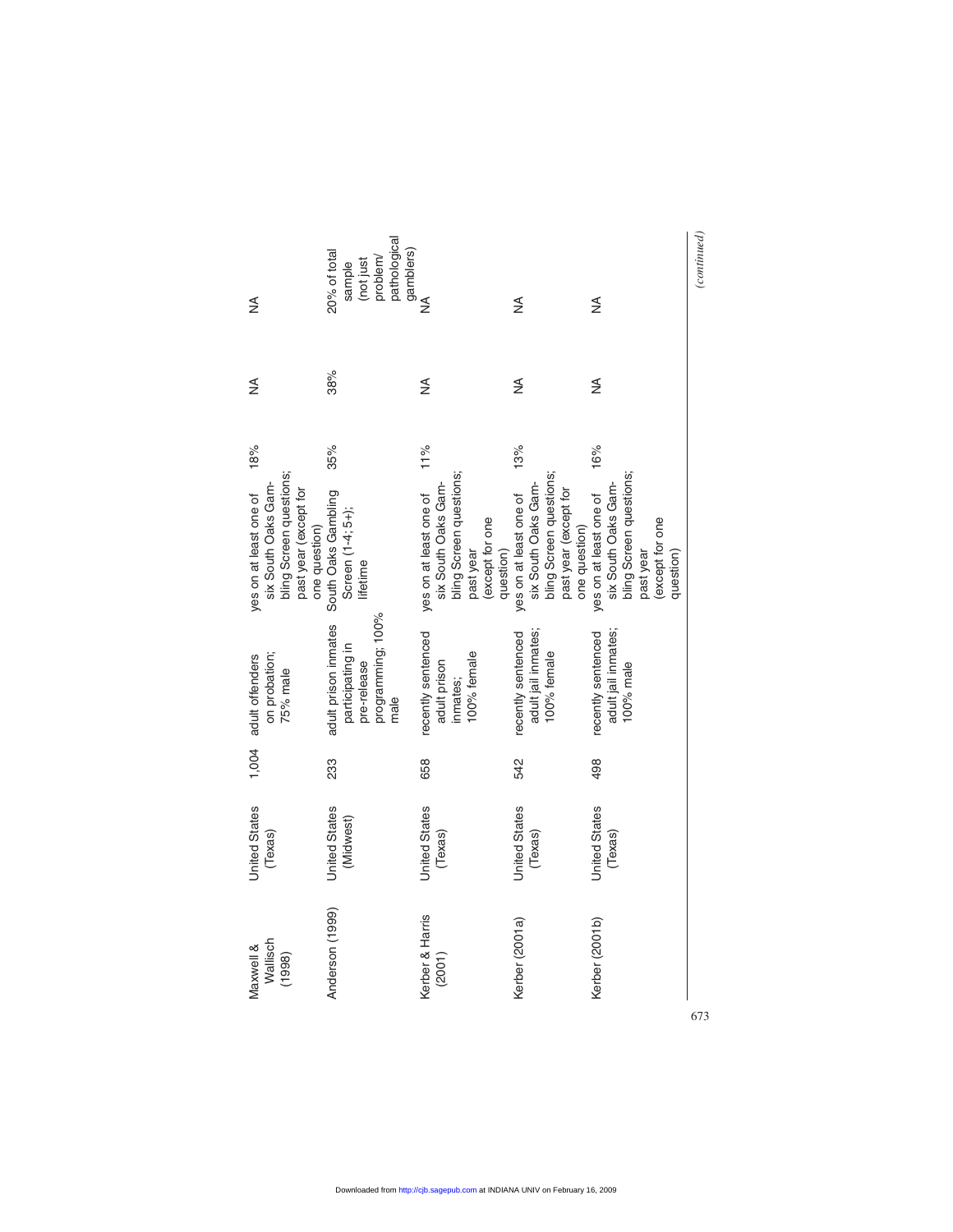| Study                                 | Country                                             | z     | Demographics                                                                              | Assessment <sup>a</sup>                                                                                               | Prevalence<br>Problem<br>Gambling  | Pathological<br>Prevalence<br>Gambling | % of Gambling-<br>Related Crime<br>Committed by<br>Problem and<br>Pathological<br>Gamblers |
|---------------------------------------|-----------------------------------------------------|-------|-------------------------------------------------------------------------------------------|-----------------------------------------------------------------------------------------------------------------------|------------------------------------|----------------------------------------|--------------------------------------------------------------------------------------------|
| Kerber, Maxwell, &<br>Wallisch (2001) | <b>United States</b><br>(Texas)                     | 859   | recently sentenced<br>substance abuse<br>adult inmates to<br>felony facility;<br>51% male | bling Screen questions; 26%<br>six South Oaks Gam-<br>yes on at least one of<br>(except for one<br>past year          | (females);<br>(males)<br>10%       | ≸                                      | ≸                                                                                          |
| Wallisch & Kerber<br>(2001)           | <b>United States</b><br>(Texas)                     | 1,026 | inmates; 87% male;<br>15.5 average age<br>recently sentenced<br>adolescent                | Gambling Screen<br>questions; past year<br>yes on at least three<br>of six South Oaks<br>(except for one<br>question) | (females);<br>(males)<br>12%<br>8% | ≸                                      | ⋚                                                                                          |
| McCorkle (2002)                       | (Las Vegas &<br>Des Moines)<br><b>United States</b> |       | 75% male<br>arrestees;<br>2,307 recent adult                                              | DSM-IV (3-4; 5+);<br>question)<br>past year                                                                           | 5%                                 | 9%                                     | assaults;<br>27% of<br>15% of                                                              |
|                                       |                                                     |       |                                                                                           |                                                                                                                       |                                    |                                        | thefts; 24%<br>of drug<br>sales                                                            |

a. Criterion used to assess problem gambling; criterion used to assess pathological gambling; timeframe used to assess problem/pathological a. Criterion used to assess problem gambling; criterion used to assess pathological gambling; timeframe used to assess problem/pathological<br>gambling.<br>b. Offenses committed to finance "poker machine" play only.

b. Offenses committed to finance "poker machine" play only.

674**TABLE 1 (continued)**

674

TABLE 1 (continued)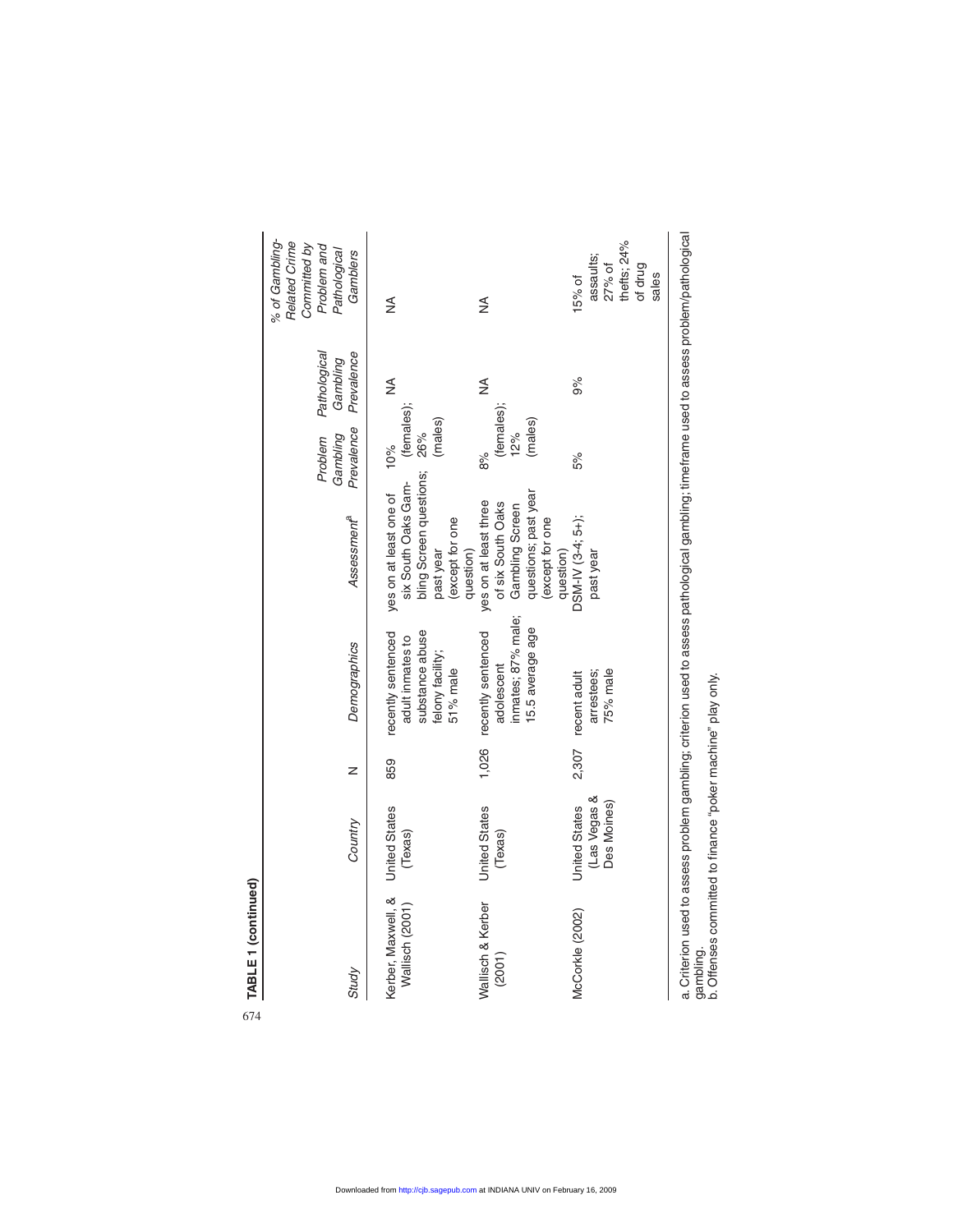periodic detention, or serving community-based orders. Seventeen percent had SOGS scores of three or four and 34% had a SOGS score of five or higher. For individuals in the latter group, 37% reported that gambling had contributed to their offending, 46% reported that they had done something illegal to get money for gambling or to pay off gambling debts, and 26% indicated they had previously sought help for their gambling problems.

#### **NEW ZEALAND**

Brown (1998) studied a group of 100 offenders serving community sentences in Auckland, New Zealand. Slightly more than one quarter (26%) of this sample was identified as lifetime probable pathological gamblers. More than one third of the probable pathological gamblers mentioned some connection between their problem gambling and offending pattern and a slightly smaller number stated that their last offense was gambling-related.

Abbott and McKenna (2000) examined 94 recently sentenced female prison inmates. It was estimated that 33% were lifetime pathological gamblers and a further 12% were problem gamblers. Only 9% of the problem and pathological gamblers had received help during their imprisonment. Fifty percent of the problem/probable pathological gamblers reported they had committed a crime to gamble or to pay gambling debts. However, it was also established that the vast majority of female problem/pathological gamblers engaged in criminal activities prior to the onset of their problem gambling and gamblingrelated offending. A similar study was conducted with 357 recently sentenced male prison inmates (Abbott, McKenna, & Giles, 2000). It was estimated that 21% of the sample were lifetime probable pathological gamblers and 10% were lifetime problem gamblers. Fortythree percent of the lifetime problem and probable pathological gamblers reported that they had committed a crime to obtain money to gamble or to pay gambling debts. However, in 95% of cases, it was established that criminal offending preceded gambling-related offending.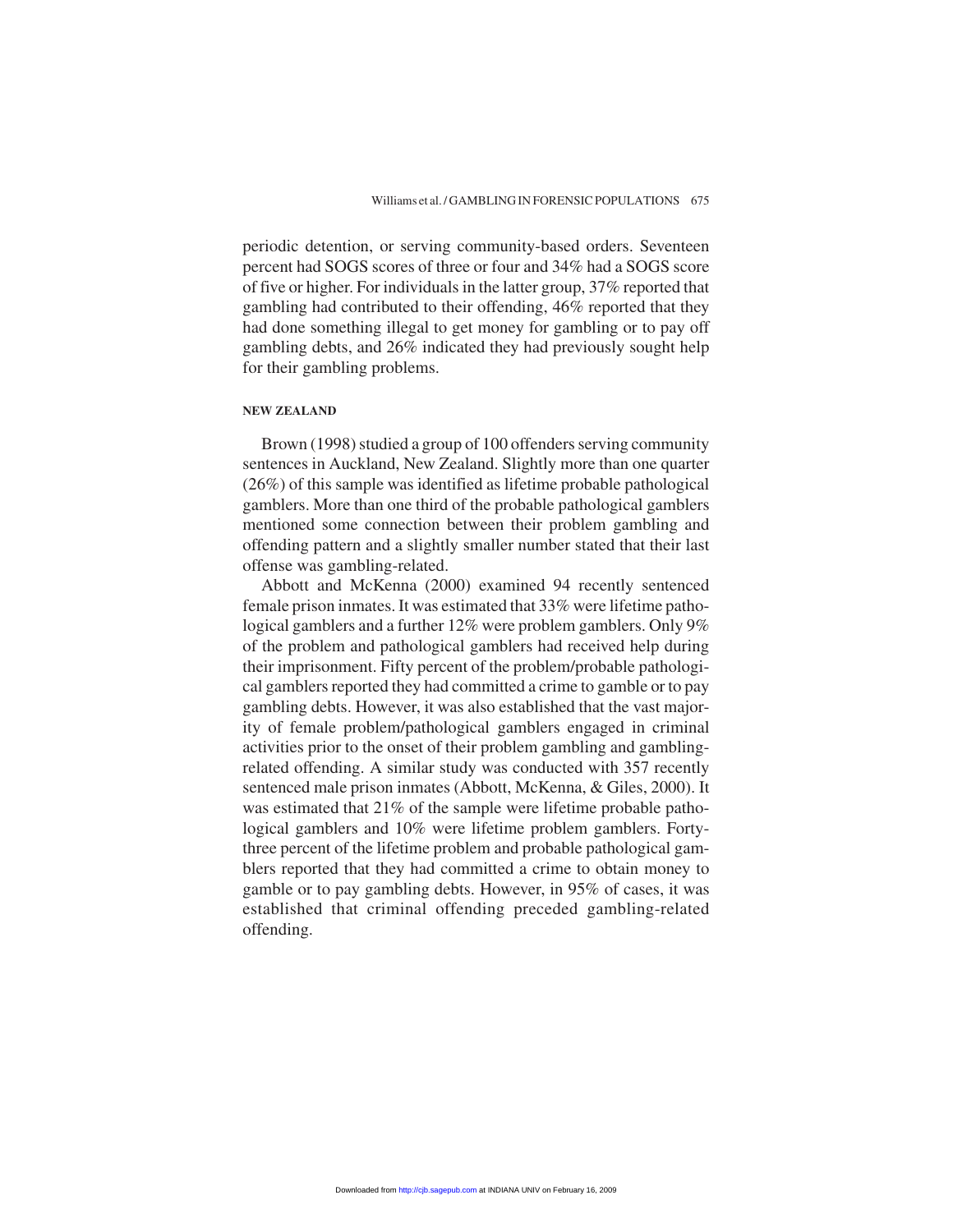#### **UNITED KINGDOM**

In a study of 1,058 male inmates at Pentonville Prison in London in 1977, the Royal College of Psychiatrists (as cited in Lesieur, 1993) found that 5% of the sample reported they gambled heavily, using "more than their family approved" as the definition. Another 5% were classified as "compulsive gamblers" and 2% mentioned having a gambling problem in their past.

Kennedy and Grubin (1990) studied a group of 51 men on a special protection prison wing, most of whom were sex offenders. The authors found that 18% of the individuals fit *DSM-III-R* criteria for pathological gambling. Pathological gambling did not correlate with any other behavior.

Maden, Swinton, and Gunn (1992) surveyed a random sample of 404 incarcerated young offenders (average age of 19) in eight youth custody centers and one prison. Twelve percent reported gambling on most days prior to their arrest. Of this group, 31 stated that gambling had caused them problems in the past and 9 met criteria for pathological gambling. It was the view of the researchers that excessive gambling among this population was a marker of a lifestyle associated with recidivism, rather than having any special causal significance.

#### **UNITED STATES**

In the earliest U.S. study, Roebuck (1967) found that 38% of 409 Washington, DC, prisoners surveyed were regular gamblers who spent most of their leisure time at cards, race tracks, and lottery games. In a later survey of two New Jersey prisons, Lesieur and Klein (1985) found that 30% of 448 inmates showed signs of pathological gambling, with equivalent rates between males and females. In addition, 23% of male and 28% of female prisoners were classified as abusive gamblers. Using a very liberal definition of illegal activity, 97% of the pathological gamblers reported engaging in criminal activity to gamble or pay gambling debts (Lesieur, 1987). The most common activities in order of frequency were selling drugs; hustling at pool, golf, bowling, or other sport; hustling at cards or dice; check forgery; and running a con game.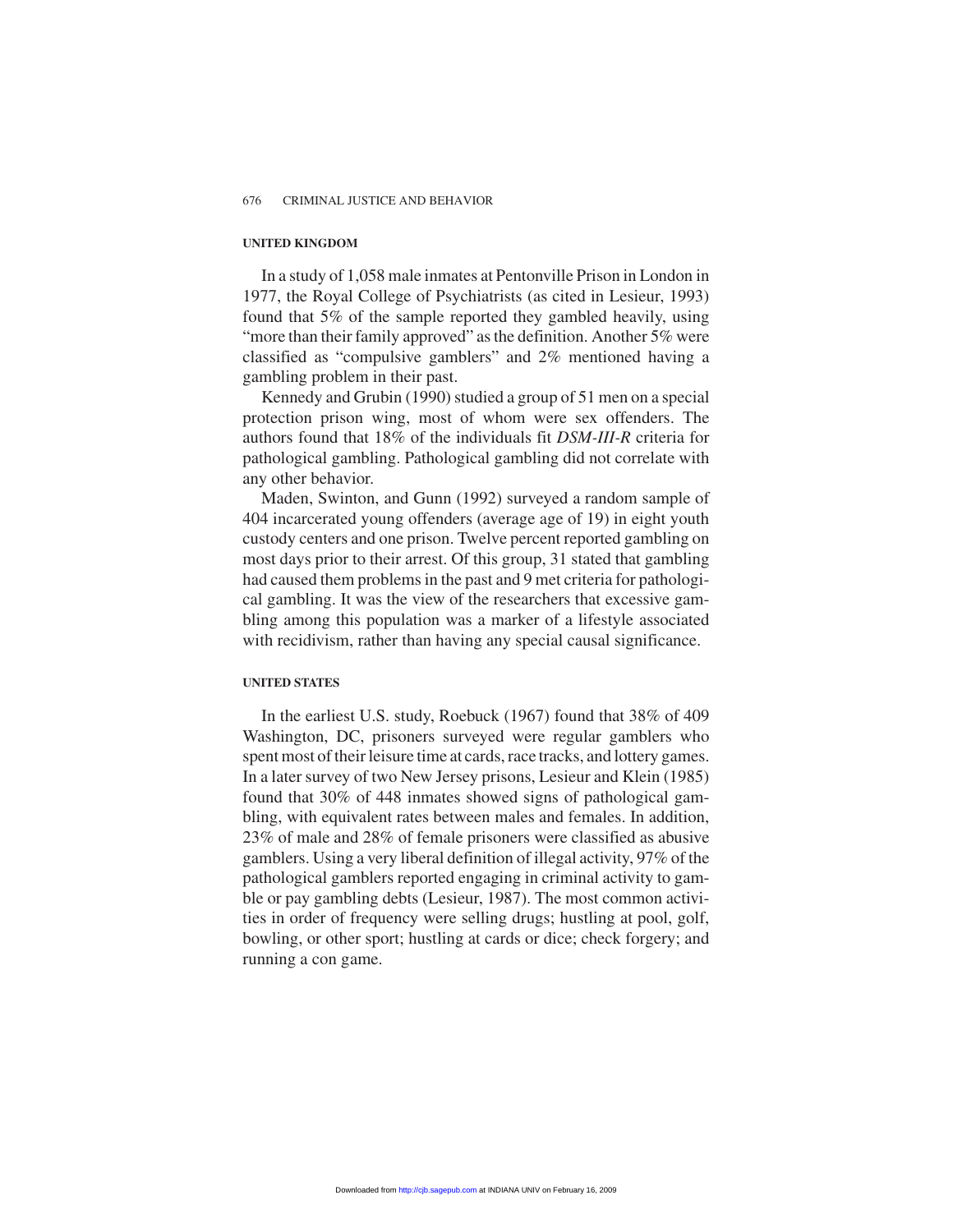Walters (1997) interviewed 363 prison inmates in a medium security federal prison in the northeastern United States and found that 7% were problem gamblers and 5% were probable pathological gamblers. However, in a follow-up study in the same prison, Walters and Contri (1998) found the prevalence of problem gambling to be 33% in a sample of 316 randomly selected male prisoners, and the prevalence of probable pathological gambling to be 19%—nearly 4 times the rate found in the Walters study. The authors attributed this difference to the different administration formats used in the two studies: face-to-face interview in the first one, and a self-report questionnaire in the second.

In a 1998 study of Indiana adult criminal offenders, 1,673 inmates in 18 correctional facilities were surveyed for lifetime gambling behavior, tobacco usage, and alcohol and drug disorders (Westphal, Rush, & Stevens, 1998). Forty percent of the inmates were identified as lifetime problem gamblers and another 19% were probable pathological gamblers. Only 4% of all offenders reported that their incarceration was related to gambling activities. A significant association was found between problem gambling and drug and alcohol abuse. This same study also reported on 843 juvenile offenders. Using the South Oaks Gambling Scale-Revised for Adolescents (Winters, Stinchfield, & Fulkerson, 1993), 29% of the sample were deemed to be problem gamblers and an additional 39% were classified as pathological gamblers. Only 9% reported they were incarcerated because of their gambling.

Anderson (1999) used the SOGS to estimate the prevalence of problem gambling in 233 incarcerated male felons from four Midwestern prisons who were participating in required pre-release programming. Results showed that 35% had some problem with gambling, and 38% were probable pathological gamblers. Twenty percent of the inmates reported they had committed an illegal activity to pay gambling debts or to be able to gamble.

In 1993, Farabee (1994), as part of a series of comprehensive surveys conducted by the Texas Department of Justice, surveyed 1,030 newly admitted male inmates at the prison intake facility. Using three questions from the SOGS, 42% of the sample reported that they spent too much time or money gambling, 24% chased their losses most/ every time, and 17% wanted to stop gambling but could not. In a similar study with 500 female inmates (Farabee, 1995), 25% reported that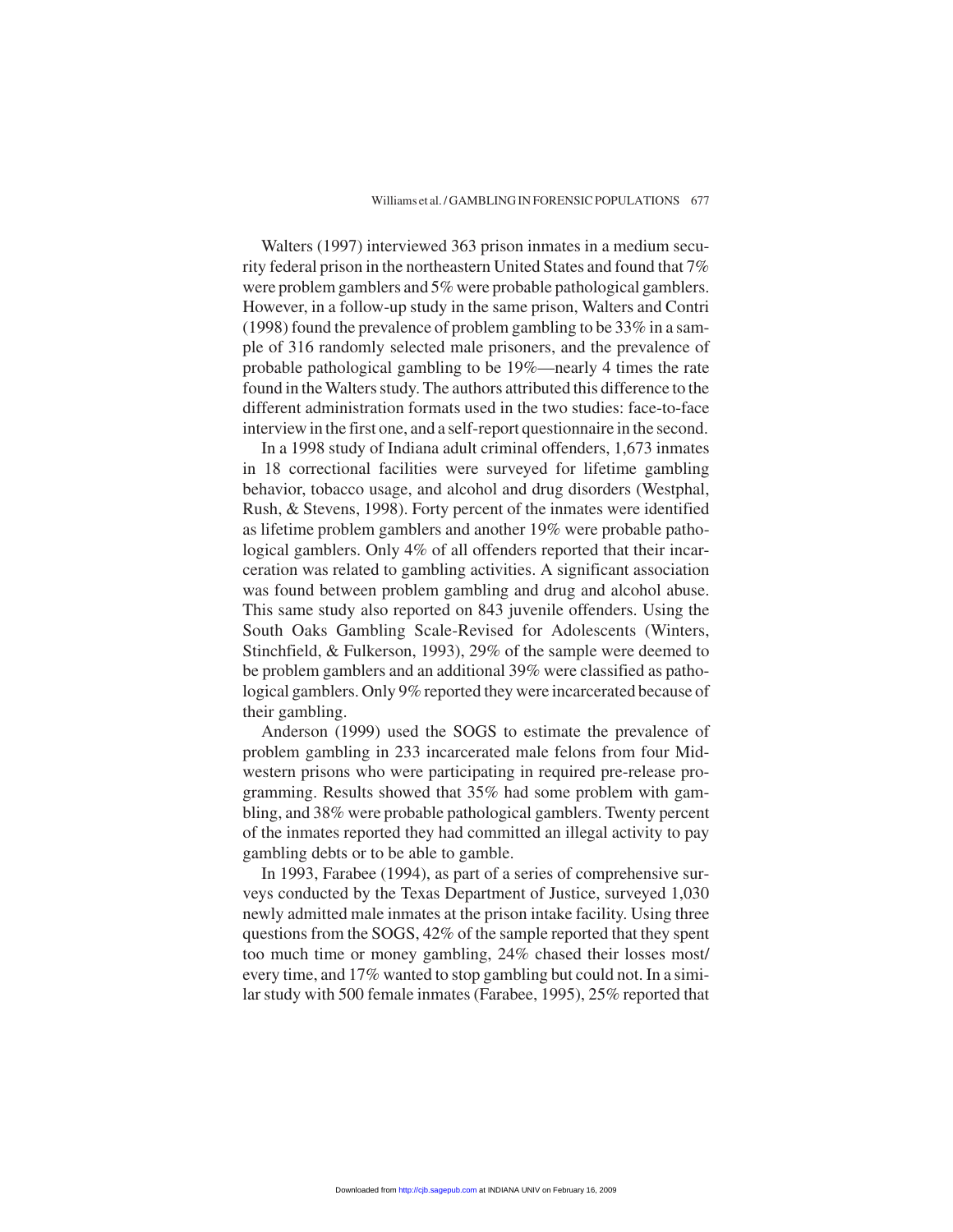they spent too much time or money gambling, 22% chased their losses most/every time, and 11% wanted to stop gambling but could not. In 1998, 792 male inmates from Texas prison intake facilities were assessed with six questions from the SOGS (Kerber, 2000). Twentynine percent were deemed to have gambling problems based on a positive answer to one or more questions. Kerber and Harris (2001) interviewed 658 female inmates newly admitted to two Texas prison intake facilities and found that 11% of the sample were deemed to have gambling problems on the basis of a positive answer to one of the six SOGS questions.

In 1998, Kerber (2001b) interviewed 498 male inmates newly admitted to the six jail intake facilities in Texas. Using the same methodology described above, 16% were deemed to have gambling problems. In a comparable study with 542 female inmates, 13% were deemed to have gambling problems (Kerber, 2001a). Between 1998 and 2000, Kerber, Maxwell, and Wallisch (2001) interviewed 419 female inmates and 440 male inmates newly admitted to the nine substance abuse felony punishment facilities in Texas. Ten percent of the women and 26% of the men were deemed to have gambling problems. Between 2000 and 2001, Wallisch and Kerber (2001) interviewed 1,026 youths newly admitted to the juvenile facility where Texas's most serious or chronically delinquent offenders are sent. Eight percent of the girls and 12% of the boys were deemed to have gambling problems. In 1994 and 1995, Maxwell and Wallisch (1998) interviewed 1,004 offenders on probation in three Texas counties. Eighteen percent were deemed to have gambling problems based on a positive response to one out of the six SOGS questions.

Templer, Kaiser, and Siscoe (1993) surveyed 136 consecutive admissions of male inmates at a medium security prison near Las Vegas. Twenty-three percent were assessed as problem gamblers and another 24% were probable pathological gamblers. These high rates may, however, be related to the fact that this prison population was made up of individuals convicted of offenses in southern Nevada, an area renowned for gambling. A study of 2,307 recent arrestees in detention in Las Vegas, Nevada, and Des Moines, Iowa, was conducted by McCorkle (2002). McCorkle found that 3% of the Des Moines sample and 6% of the Las Vegas sample met *DSM-IV* criteria for problem gambling. Four percent of the Des Moines sample and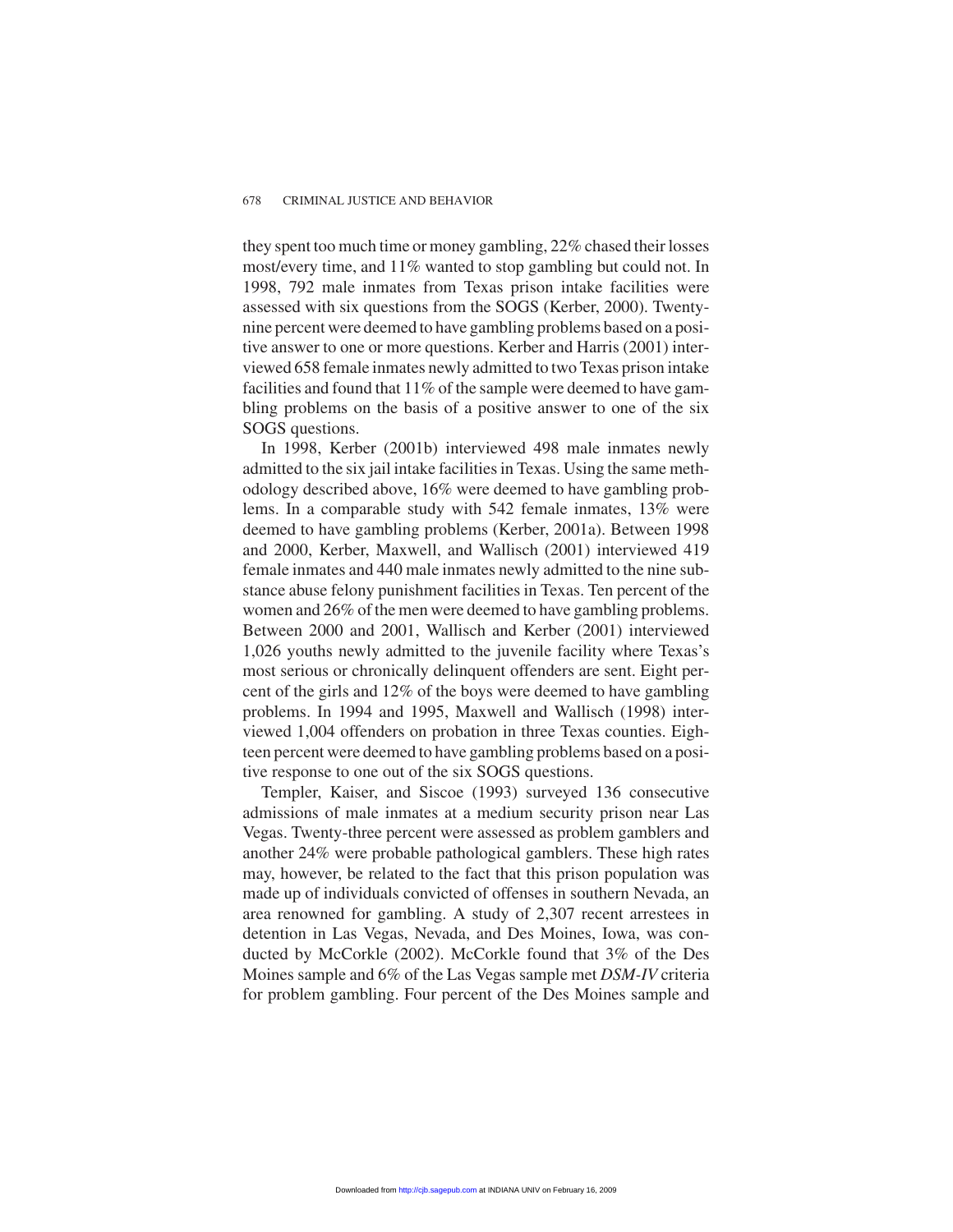10% of the Las Vegas sample met criteria for pathological gambling. For the problem and pathological gamblers combined, 15% of all assaults, 27% of all thefts, and 24% of all drug sales were committed to get money to gamble or to pay off gambling debts or other financial commitments, or were otherwise related to their gambling problem. Of the 203 pathological gamblers reporting a gambling problem, only 13 (6%) reported ever receiving treatment.

#### **SUMMARY OF STUDIES ON THE PREVALENCE OF PROBLEM AND PATHOLOGICAL GAMBLING IN OFFENDER POPULATIONS**

As the above discussion and Table 1 demonstrate, there are significant differences in the quality and size of these studies, and many of the studies are not regionally representative of the country as a whole. Furthermore, different assessment methods are used to assess problem and pathological gambling.<sup>1</sup> In light of these provisos, some summary statistics can still be generated for each country to establish a rough measure of prevalence. In Australia, the combined prevalence rate of problem and pathological gambling ranges from 22% to 51%, with an average rate of 35%. In New Zealand, the combined prevalence rate of problem and pathological gambling ranges from 26% to 35%, with an average rate of 34%. Although the relatively few U.K. studies make an accurate estimate difficult, there is preliminary evidence that the U.K. prevalence rate may be lower than in other countries, perhaps in the 5% to 18% range. In the United States, the combined prevalence rate of problem and pathological gambling ranges from 11% to 73%, with an average of 33%. The U.S. estimate may be high compared to other countries, due to the more liberal criteria used to assess problem gambling in several of the U.S. studies.

This review suggests that approximately one third of criminal offenders are problem or pathological gamblers. This is the highest rate found in any population studied. The only group reporting comparable rates is substance abusers, with 15% to 30% of this population also being comorbid for problem or pathological gambling (Spunt, 2002; Spunt, Dupont, Lesieur, Liberty, & Hunt, 1998). There are likely two primary factors contributing to this high rate among offenders. The first is that the demographic characteristics (young, male,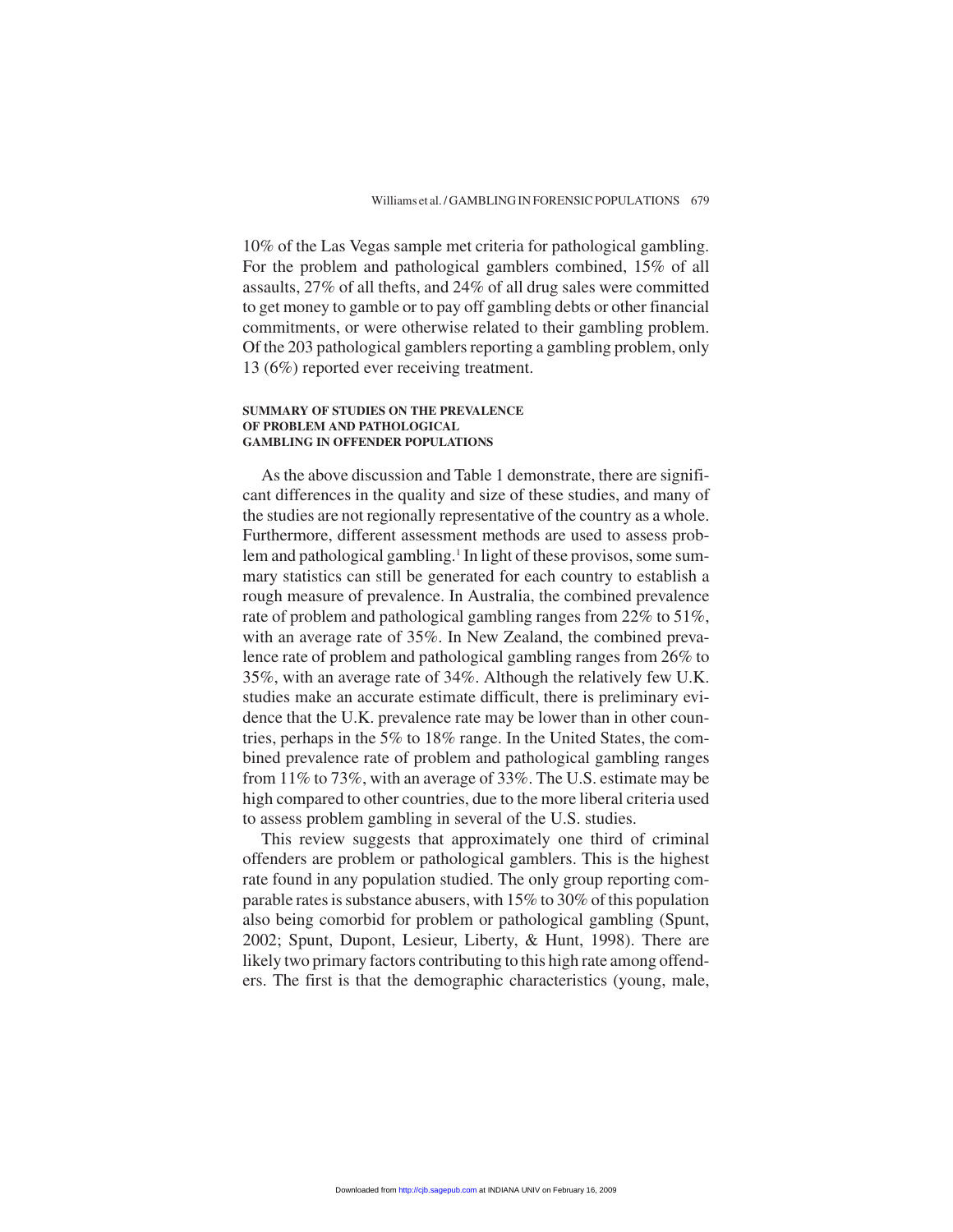minority group status) and comorbidities (substance abuse, antisocial personality) associated with problem gambling (Crockford & el-Guebaly, 1998; National Research Council, 1999) are the same characteristics typically found in offender populations. The second factor is that a significant percentage of problem/pathological gamblers commit crimes to support their gambling, resulting in a natural link between gambling and inmates. In this review, the percentage of gambling-related crime committed by inmates who were either problem or pathological gamblers ranged between 11% and 100%, with an average of 50%.

#### **THE NATURE AND PREVALENCE OF GAMBLING** *WITHIN* **PRISONS**

Most jurisdictions explicitly prohibit gambling within their correctional facilities. In Australian facilities, organizing or participating in any gambling activity is deemed to be a breach of discipline and is punishable under the Corrective Services Act. In Canada, engaging in gambling within prisons is a disciplinary offense under the Corrections and Conditional Release Act. In U.S. federal prisons, gambling, possession of gambling paraphernalia, or preparing or conducting a gambling pool is classified as a moderate category offense in the Inmate and Custodial Management Policy of the Federal Bureau of Prisons. Due to its official prohibition, gambling in prison is a difficult issue to study. Prisoners may be reluctant to disclose their activities for fear of personal consequence or fear that prison regulations or procedures may become more restrictive. Nonetheless, the authors found six studies that investigated this important issue, arranged again by country (see Table 2).

#### **AUSTRALIA**

Jones (1990) interviewed eight prisoners who were incarcerated for gambling-related offenses in a remand prison in Western Australia. All inmates reported that they gambled while in prison, with card games being the most popular form of gambling.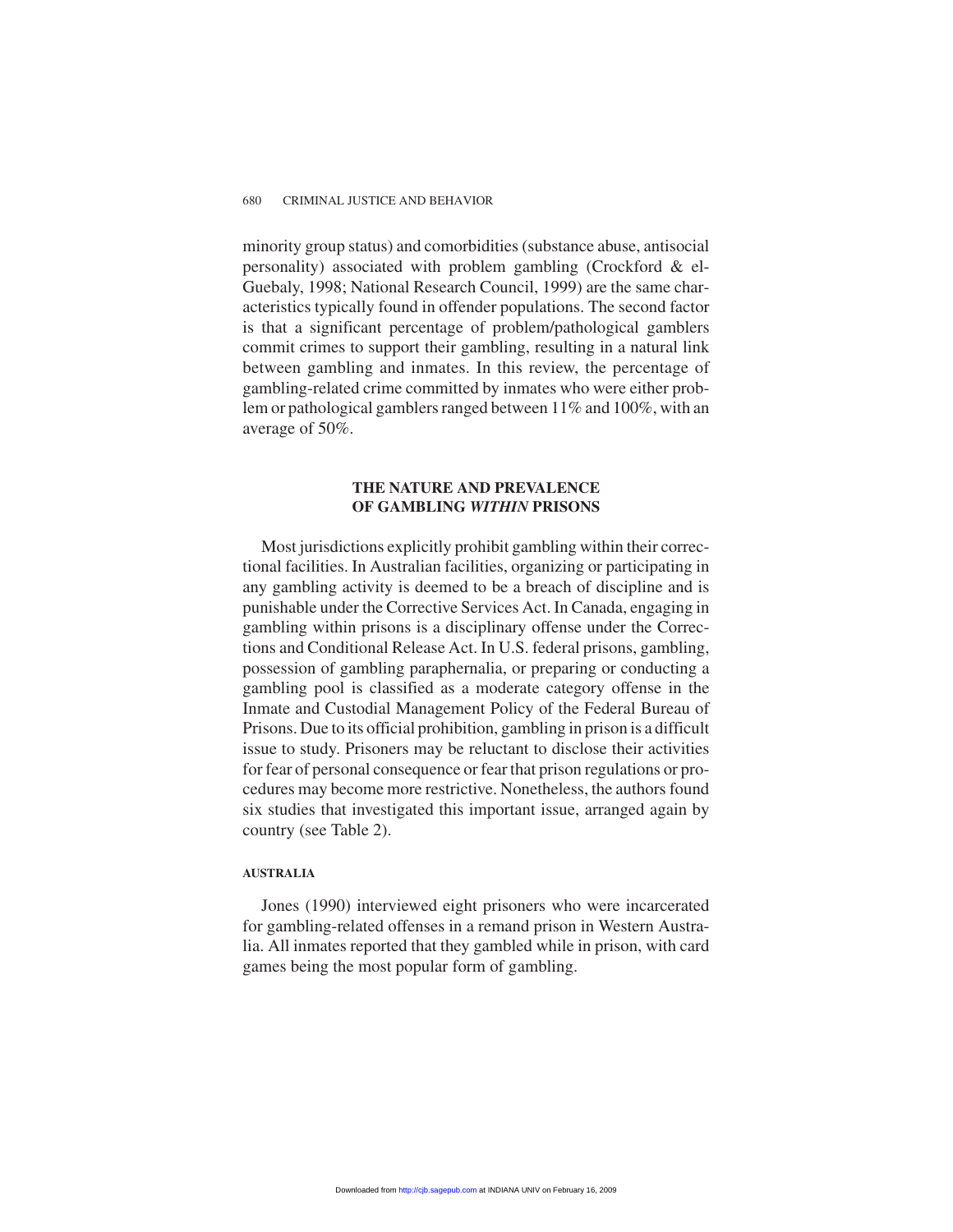| Study                                                                       | Country                                        | z             | Demographics                                                                                 | Within Prison<br>of Gambling<br>Prevalence                      | Within Prison<br>Prevalence<br>of Weekly<br>Gambling | Often Engaged In<br>Gambling Most<br>Types of Prison                |
|-----------------------------------------------------------------------------|------------------------------------------------|---------------|----------------------------------------------------------------------------------------------|-----------------------------------------------------------------|------------------------------------------------------|---------------------------------------------------------------------|
| Jones (1990)                                                                | Australia (Western<br>Australia)               | $\infty$      | gambling-related offenses<br>male pathological gamblers<br>incarcerated in prison for        | 100%                                                            | ≸                                                    | card games                                                          |
| Government<br>Queensland<br>(2002)                                          | (Queensland)<br>Australia                      | 178           | custody facilities; 59% male<br>adults in secure and open                                    | 46%+                                                            | ≸                                                    | ≸                                                                   |
| University Centre<br>Australian National<br>Research (2003)<br>for Gambling | Australia (Australian 25<br>Capital Territory) |               | adult offenders remanded for<br>sentencing or in periodic<br>detention; 95% male             | 60%                                                             | ≸                                                    | televised sport-<br>ing matches;<br>card games                      |
| Abbott & McKenna<br>(2000)                                                  | New Zealand                                    | 94            | recently sentenced adult prison<br>inmates; 100% female                                      | 28%                                                             | 24%                                                  | housie (bingo)<br>games for \$;<br>Lotto; card<br>for $\frac{6}{5}$ |
| Abbott, McKenna, &<br>Giles (2000)                                          | New Zealand                                    | 357           | recently sentenced adult prison<br>inmates; 100% male                                        | 26%                                                             | 19%                                                  | card games for \$;<br>sports betting;<br>money bets;<br>Lotto       |
| Bellringer (1986)                                                           | United Kingdom                                 | $\frac{1}{2}$ | group during their incarceration<br>male inmates who participated<br>in a Gamblers Anonymous | significant part<br>of the prison<br>subculture"<br>a puildmap, | horse races; card<br>snooker<br>games;               |                                                                     |
|                                                                             |                                                |               |                                                                                              |                                                                 |                                                      |                                                                     |

TABLE 2: Prevalence of Gambling in Prison Among Incarcerated Inmates **TABLE 2: Prevalence of Gambling in Prison Among Incarcerated Inmates**

681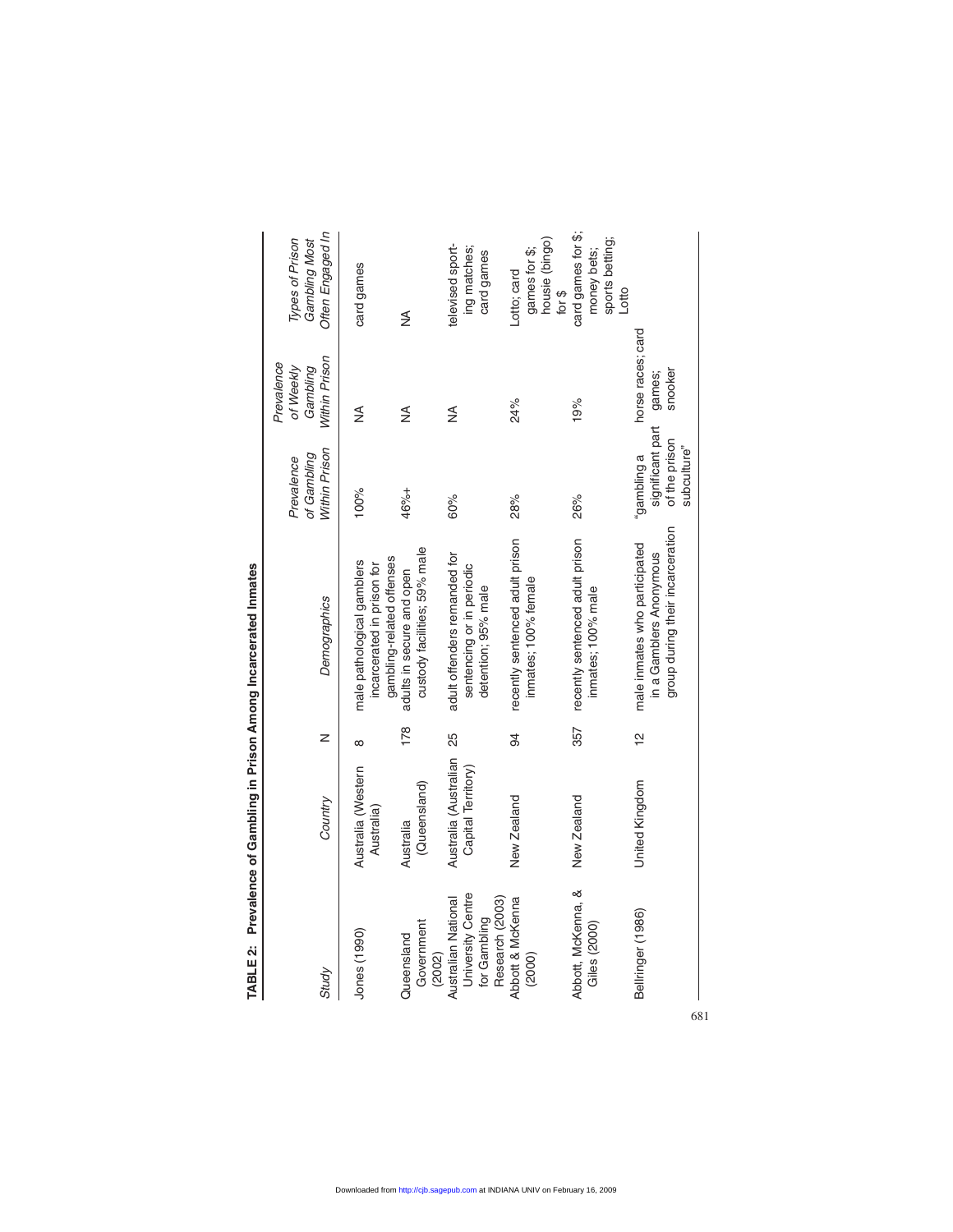The Department of Corrections in Queensland found that 46% of 178 inmates reported gambling while incarcerated (Queensland Government, 2002). However, this may be an underestimate, as another 10% declined to answer the question. Anecdotal information from these prisoners indicated that most of their gambling was due to boredom or to afford "buy ups" (any items not provided by correctional facilities such as tobacco, magazines, and toiletries). It was also reported that some prisoner assaults and deaths were related to gambling debts. A final question ascertained that 43% of prisoners would be interested in a gambling-related rehabilitative program if it were available.

The ANUCRG (2003) surveyed 102 offenders from five ACT correctional facilities. Sixty percent of these offenders reported having gambled while incarcerated. The majority of inmates who gambled were probable pathological gamblers as determined by the South Oaks Gambling Screen-Revised. Most gambling included bets on televised sporting matches and card games. Winnings were made up of buy ups such as cigarettes, soft drinks, and chips. Only one person said they "got into trouble" for gambling and were made to return the winnings. Anecdotal evidence suggested that boredom was a major reason for gambling.

#### **NEW ZEALAND**

A New Zealand study of 94 female inmates found that the majority reported no gambling while in prison. However, almost all of the 28% who had gambled did so on a weekly basis, and 33% of the lifetime problem gamblers were among this group (Abbott & McKenna, 2000). This prevalence rate of 28% represented a significant decrease in gambling, as 97% of the inmates reported gambling in the 6 months prior to incarceration, and 73% on a weekly basis. The most common types of regular gambling in prison were Lotto, card games for money, and housie (bingo) for money. The most frequently used items for wagering inside the prison were money, cigarettes, tobacco, and confectionery. The most common reasons for gambling were for entertainment, to socialize, and to relieve boredom. Although a small minority of inmates managed to gamble large sums of money, the average amount of money spent in a typical month was \$28, which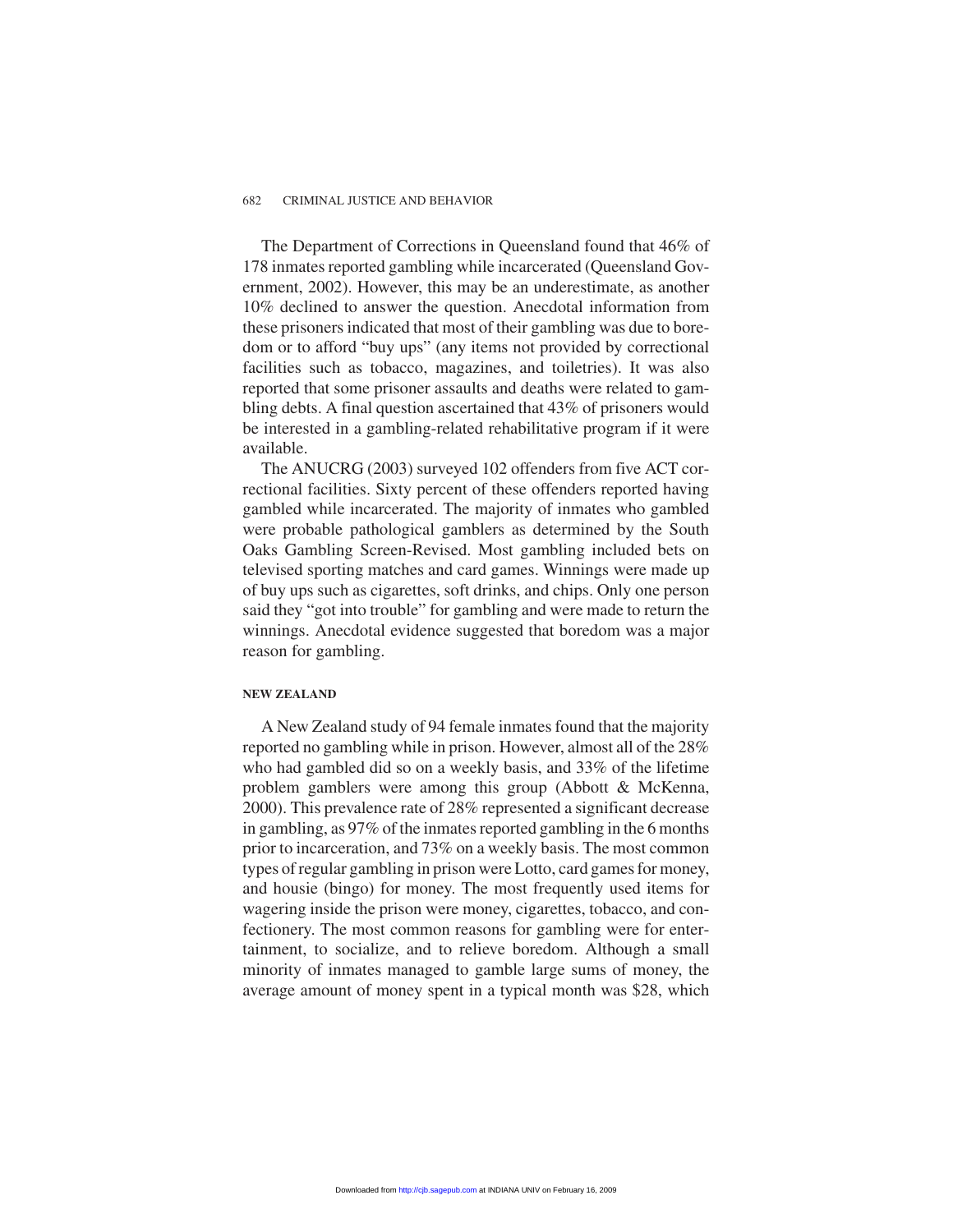represented a significant decrease in expenditure compared to preincarceration levels.

A comparable study of 357 male inmates found that 26% reported gambling in prison at some point, with 19% gambling weekly (Abbott et al., 2000). Forty percent of the lifetime problem gamblers reported that they had gambled in prison while serving their present sentence. The most common types of gambling among the regular gamblers were card games for money, money bets with friends or workmates, sports betting, and Lotto. In contrast to female inmates, few items other than money were used for gambling. The most frequent reasons for gambling were to relieve boredom, to win money, to socialize, and for entertainment. The average amount of money spent in a typical month was \$30, although there was a small percentage who spent significantly more. Here again, these results represented a significant decrease in prevalence, expenditure, and time spent gambling compared to pre-incarceration levels (84% had taken part in at least one form of gambling activity in the 6 months prior to incarceration). The types of games were somewhat similar. Prior to imprisonment, the most common games were Lotto, non-casino gaming machines, Instant Kiwi, and money bets with friends or workmates.

#### **UNITED KINGDOM**

Bellringer (1986) surveyed a small sample of inmates who had participated in a Gamblers Anonymous group during their incarceration in a British prison. These inmates reported that gambling was a significant part of the prison subculture, despite being prohibited. Betting on horse races, cards, and snooker were the most common activities.

#### **SUMMARY OF STUDIES ON PREVALENCE OF GAMBLING IN PRISON AMONG INMATES**

As Table 2 demonstrates, there are again significant differences in the quality and size of these studies. The two Australian and the two New Zealand studies that included a representative sample of the prison population found the prevalence rate of prison gambling to range between 26% and 46%, with an average of 40%. The two New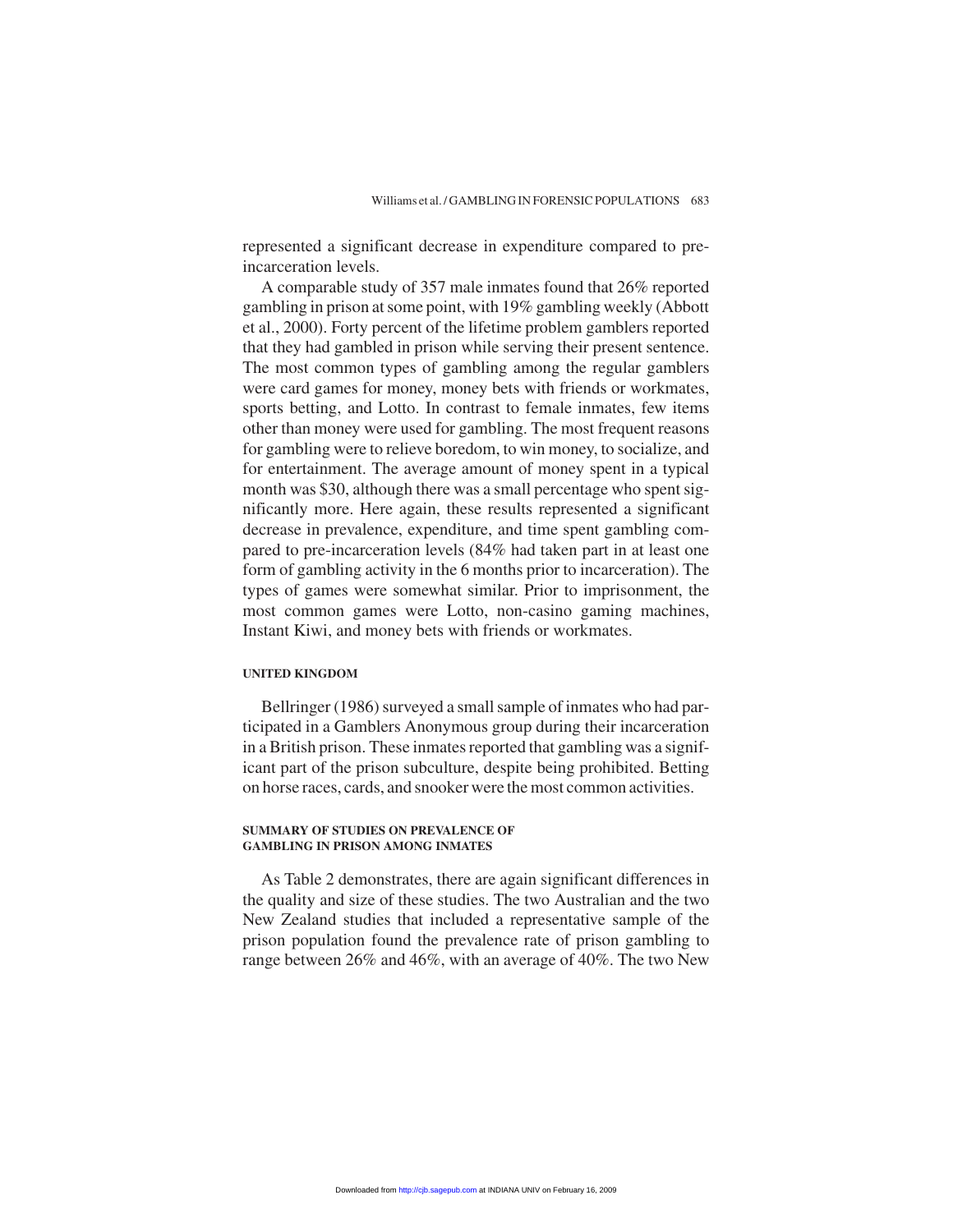Zealand studies that assessed weekly gambling found an average prevalence rate of 22%.

Gambling in prison would appear to be somewhat less prevalent and involve less time and money than gambling outside prison. Nonetheless, the rates still seem quite high considering its prohibition. It would appear that opportunities to gamble in prison are readily available to inmates who seek it. Indeed, there appears to be a significant subculture of gambling, with those participating doing so on a regular basis. Those who do participate in this prison subculture of gambling are also much more likely to be problem and pathological gamblers.

#### **IMPLICATIONS FOR CORRECTIONAL ADMINISTRATORS AND CLINICIANS**

The results of this study suggest that roughly one third of offenders are either problem or pathological gamblers, the highest prevalence rate yet found in any population. It is somewhat surprising that although most countries assess offenders for substance abuse and mental health problems, most do not assess problem gambling (ANUCGR, 2003). One exception is New Zealand, where offenders are routinely assessed with the Criminogenic Needs Inventory, which includes a gambling component. Thus, one recommendation is that there needs to be more routine screening for problem gambling at intake to correctional facilities. This screening would both raise correctional staffs' awareness of problem gambling among inmates and potentially route many inmates into appropriate treatment.

We believe it is incumbent on countries that have introduced legalized gambling to also provide treatment to those negatively affected by it. Many countries have problem gambling treatment programs available for the general populace (with the lowest prevalence rates), but very few have programs available for incarcerated populations (with the highest prevalence rates). In the United States, a few states (e.g., New York, Minnesota, Nevada) have specific treatment programs for prisoners with gambling problems (Reynolds, 1999). Only one state in Australia, New South Wales, has a specific program targeting offenders with gambling problems. Queensland offers Gamblers Anonymous assistance in a few facilities, and identified offend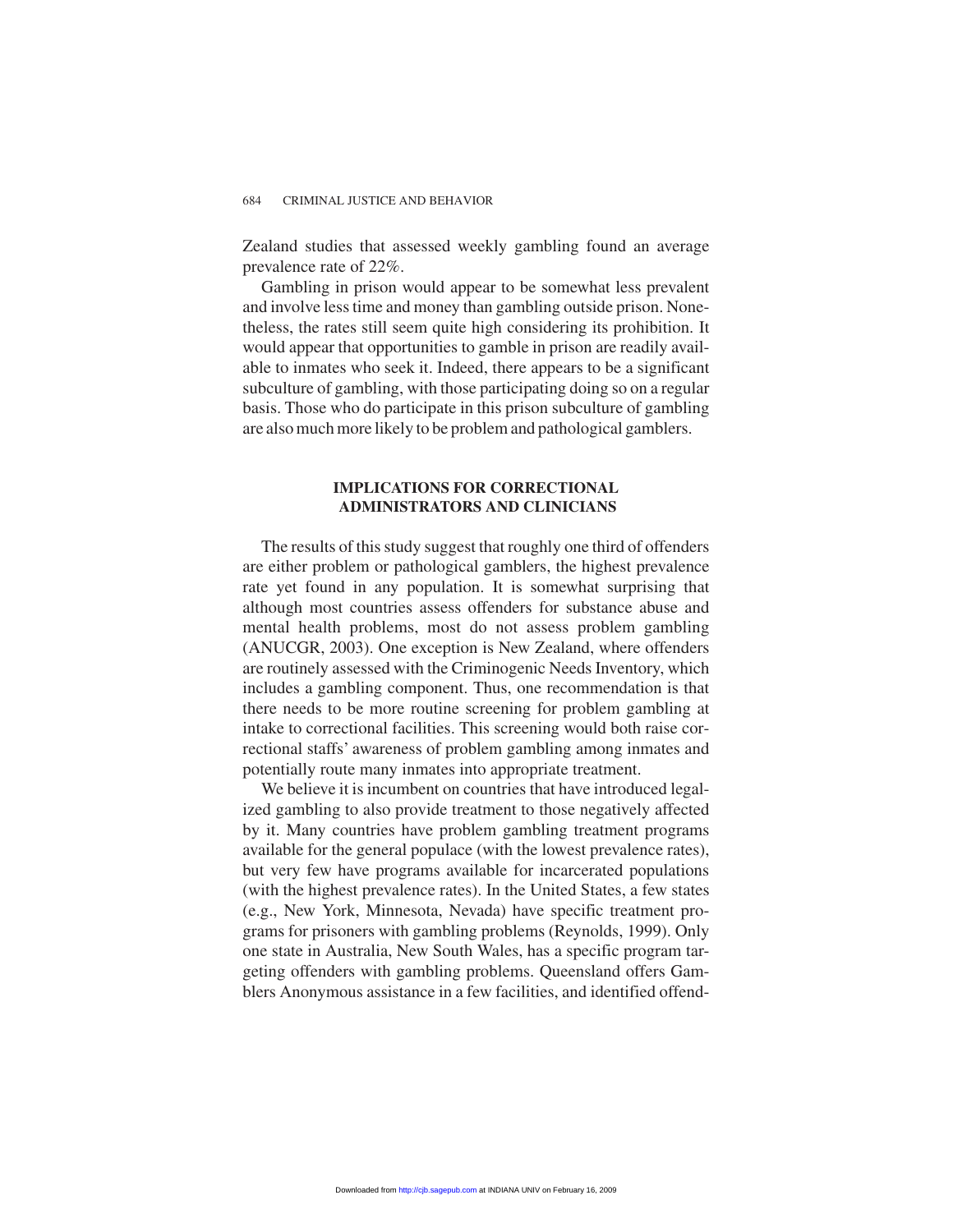ers are offered information about various postrelease services available to them (ANUCGR, 2003). New Zealand has no programs targeting offenders with gambling problems. In the United Kingdom, Gamblers Anonymous runs groups for those with gambling problems in a few prisons. In Canada, a gambling awareness program is being piloted in a few prisons in southern Alberta (Nixon & Leigh, 2003). Undoubtedly, not all offenders with gambling problems would take advantage of a treatment program, although the few studies that have asked about this have reported a substantial level of interest (e.g., Queensland Government, 2002).

It should also be noted that treatment for gambling would likely reduce criminal recidivism but not eliminate it. Although the reviewed studies indicate that a significant percentage of crime committed by offenders who are problem/pathological gamblers is gamblingrelated, these same studies suggest that at least half of the crime committed by this group is not gambling-related. Recent reviews of the relationship between problem gambling and crime (e.g., ANUCGR, 2003; Blaszczynski & Silove, 1996; Productivity Commission, 1999; Rosenthal & Lesieur, 1996) show it to be a complex one. Certainly, there is a significant percentage of cases where crime is the direct result of a gambling addiction. Most of the crimes in these cases tend to be nonviolent property offenses. However, there are also many cases where problem/pathological gambling has no direct relationship to offending. Some of this involves individuals with an extensive pattern of antisocial behavior prior to becoming a problem gambler, and whose ongoing criminal activity is independent of their gambling addiction. For other individuals, problem gambling and criminal offending are part of a general pattern of impulse-control problems.

A third recommendation concerns prohibitions against gambling within correctional facilities. Evidence suggests that this does act as a deterrent for many inmates and should be continued. However, there needs to be considerably greater vigilance and enforcement if 40% of inmates are still able to gamble. There is very little utility to a gambling prohibition if it only deters the nonproblem gamblers. Part of the difficulty is that gambling is impossible to eliminate. To do so would require elimination of all gaming devices (cards, dice, pool, board games, etc.) and all external sources of information on horse racing and sporting events (television, radio, newspaper). This would impose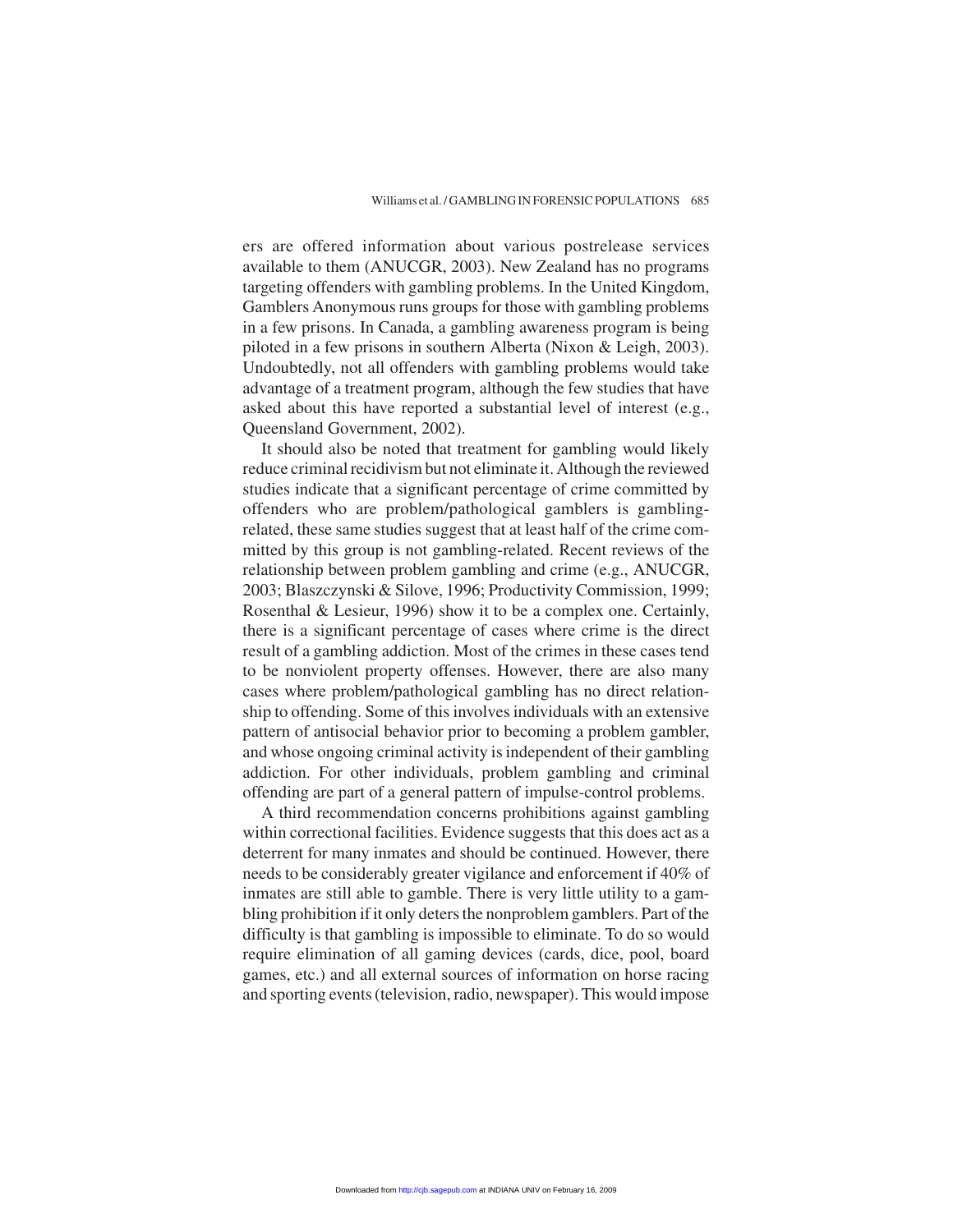unreasonable restrictions on the majority of the inmate population who are not problem gamblers.

The other difficulty concerns the attitudes of correctional staff, who often view gambling as a harmless form of entertainment (Jarvis, 1988). Although this is likely true for most inmates, it may not be true for the one third who are problem or pathological gamblers. In many ways, there is no difference between turning a blind eye to gambling among inmates with gambling problems and turning a blind eye to substance use among substance-abusing offenders. Rehabilitation is one of the purposes of incarceration. Stricter prohibition of gambling may enhance problem gamblers' ability to play cards, watch sporting events, and so forth without always having to wager something. Alternatively, it might promote the development of other forms of recreation altogether.

A final recommendation concerns the adoption of "gambling courts." Drug courts that provide mandated treatment as opposed to jail for first-time nonviolent offenders are less costly and more effective in reducing recidivism for drug-abusing offenders (Belenko, 2002; Gottfredson, Najaka, & Kearley, 2003; Spohn, Piper, Martin, & Frenzel, 2001). In recognition of this, certain jurisdictions in the United States (e.g., Louisiana, New York) have recently introduced gambling courts for problem-gambling offenders (Hsieh, 2003; Lesieur, 2002). These initiatives should continue to be promoted but also need to be thoroughly evaluated. Part of the success of drug courts has to do with their ability to monitor compliance through biochemical testing (e.g., urinalysis), something that is more difficult to do for problem and pathological gamblers.

#### **NOTES**

<sup>1.</sup> Overall prevalence rates by country are roughly the same when just examining the seven studies that have used standard SOGS scoring (i.e.,  $3-4$  = problem gambling;  $5+$  = pathological gambling; lifetime timeframe): 37% in Australia, 34% in New Zealand, and 34% in the United States (no studies in the United Kingdom have used standard SOGS scoring).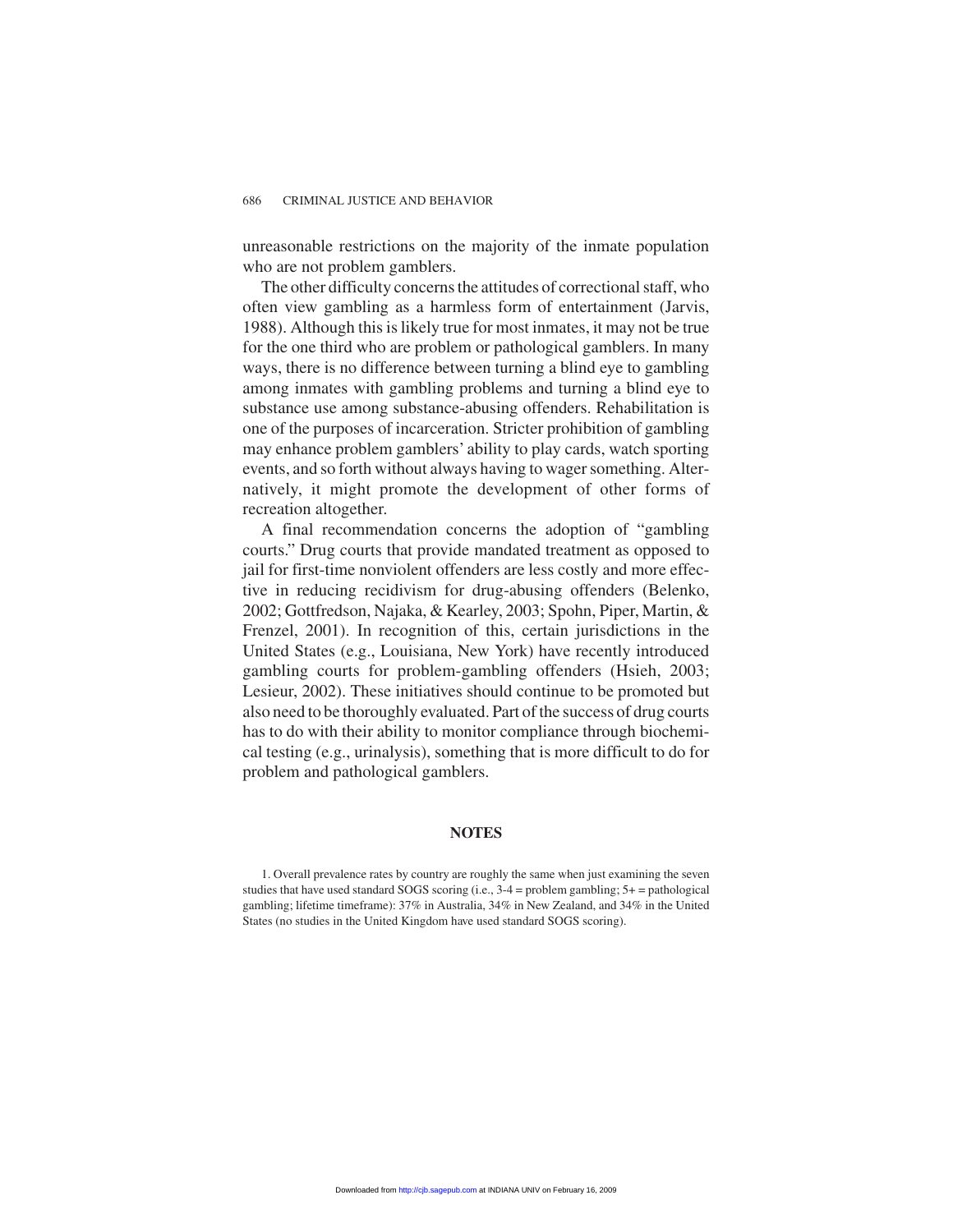#### **REFERENCES**

- Abbott, M. W., & McKenna, B. G. (2000).*Gambling and problem gambling among recently sentenced women prisoners in New Zealand*. Wellington, New Zealand: Department of Internal Affairs.
- Abbott, M. W., McKenna, B. G., & Giles, L. C. (2000). *Gambling and problem gambling among recently sentenced male prisoners in four New Zealand prisons*. Wellington, New Zealand: Department of Internal Affairs.
- Abbott, M. W., Williams, M., & Volberg, R. (1999). *Seven years on: A follow-up study of frequent and problem gamblers living in the community* (Report No. 2 of the New Zealand Gaming Survey). Wellington, New Zealand: Department of Internal Affairs.
- American Psychiatric Association. (1994). *Diagnostic and statistical manual of mental disorders* (4th ed.). Washington, DC: Author.
- Anderson, D. B. (1999). Problem gambling among incarcerated male felons. *Journal of Offender Rehabilitation*, *29*(3-4), 113-127.
- Australian Institute for Gambling Research and the Labour and Industry Research Unit. (1996). *Problem gambling and criminal behaviour in Queensland: Report of the second year of the study into the social and economic impact of the introduction of gaming machines to Queensland clubs and hotels*. Brisbane, Queensland: Department of Families, Youth and Community Care.
- Australian National University Centre for Gambling Research (ANUCGR). (2003). *Gambling and clients of ACT corrections: Final report*. Australian Capital Territory, Australia: Author.
- Belenko, S. (2002). Drug courts. In C. G. Leukefeld, F. Times, & D. Farabee (Eds.), *Treatment of drug offenders: Policies and issues* (pp. 301-318). New York: Springer.
- Bellringer, P. (1986). Gambling and crime: A prison perspective. *Society for the Study of Gambling Newsletter*, *8*, 9-12.
- Blaszczynski, A. P., & Silove, D. (1996). Pathological gambling: Forensic issues. *Australian and New Zealand Journal of Psychiatry*, *30*, 358-369.
- Brown, R. (1998). Problem gambling among people on community corrections. In *Compulsive Gambling Society of New Zealand. Proceedings of the National Workshop on Treatment for Problem Gambling*. Auckland, New Zealand: Compulsive Gambling Society of New Zealand.
- Crockford, D. N., & el-Guebaly, N. (1998). Psychiatric comorbidity in pathological gambling: A critical review. *Canadian Journal of Psychiatry*, *43*, 43-50.
- Dickson, L. M., Derevensky, J. L., & Gupta, R. (2002). The prevention of gambling problems in youth: A conceptual framework. *Journal of Gambling Studies*, *18*, 97-159.
- Farabee, D. (1994). *Substance use among male inmates entering the Texas Department of Criminal Justice–Institutional Division: 1993*. Austin: Texas Commission on Alcohol and Drug Abuse.
- Farabee, D. (1995). *Substance use among female inmates entering the Texas Department of Criminal Justice–Institutional Division: 1994*. Austin: Texas Commission on Alcohol and Drug Abuse.
- Ferris, J., & Wynne, H. (2001). *The Canadian problem gambling index final report*(Submitted to the Canadian Centre on Substance Abuse). Ottawa, Ontario: Canadian Centre on Substance Abuse.
- Ferris, J., Wynne, H., & Single, E. (1999). *Measuring problem gambling in Canada: Final report* (Submitted to the Canadian Centre on Substance Abuse). Ottawa, Ontario: Canadian Centre on Substance Abuse.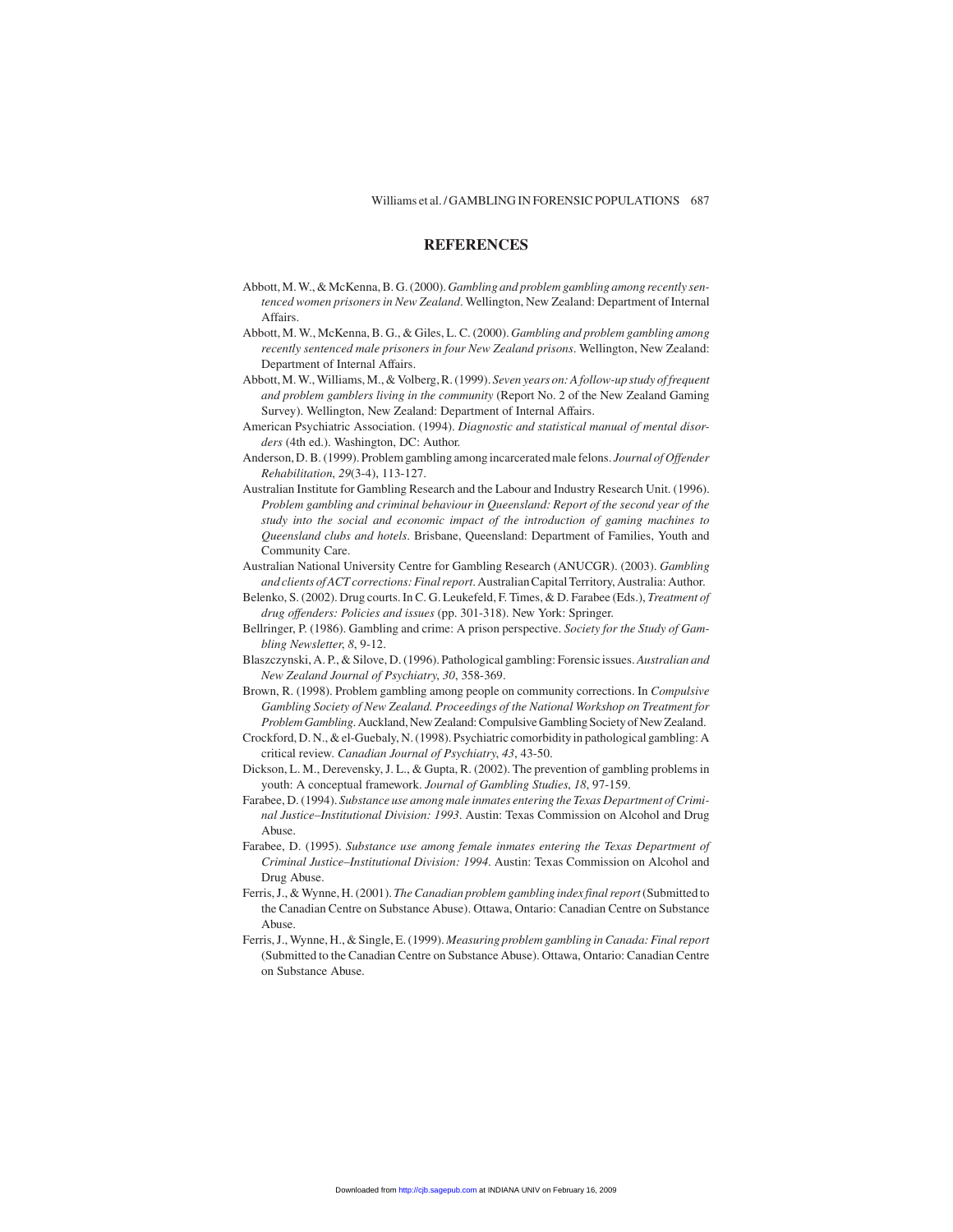- Gottfredson, D. C., Najaka, S. S., & Kearley, B. (2003). Effectiveness of drug treatment courts: Evidence from a randomized trial. *Criminology & Public Policy*, *2*, 171-196.
- Hsieh, S. (2003, October 30). Gambling courts: The next trend in specialized courts? *Lawyers Weekly USA*. Retrieved February 21, 2004, from http://www.lawyersweeklyusa.com/ resources/gtw\_lawstudent.cfm?page=usa/03/8040356.htm&category=TRENDS
- Jarvis, S. (1988). From the view of the compulsive gambler/recidivist. *Journal of Gambling Behavior*, *4*, 316-319.
- Jones, G. P. (1990). The prevalence and characteristics of prisoners with gambling related problems in Canning Vale Remand Centre. *National Association for Gambling Studies Newsletter*, *2*(2), 5-15.
- Kennedy, H. G., & Grubin, D. H. (1990). Hot-headed or impulsive? *British Journal of Addictions*, *85*, 639-643.
- Kerber, L. (2000). *Substance use among male inmates. Texas Department of Criminal Justice– Institutional Division: 1998*. Austin: Texas Commission on Alcohol and Drug Abuse.
- Kerber, L. (2001a). *Substance use among female inmates. Texas Department of Criminal Justice–State Jail Division: 1998*. Austin: Texas Commission on Alcohol and Drug Abuse.
- Kerber, L. (2001b). *Substance use among male inmates. Texas Department of Criminal Justice– State Jail Division: 1998*. Austin: Texas Commission on Alcohol and Drug Abuse.
- Kerber, L., & Harris, R. (2001). *Substance use among female inmates. Texas Department of Criminal Justice–Institutional Division: 1998*. Austin: Texas Commission on Alcohol and Drug Abuse.
- Kerber, L., Maxwell, J. C., & Wallisch, L. S. (2001). *Substance use among offenders entering the Texas Department of Criminal Justice–substance abuse felony punishment facilities: 1998- 2000*. Austin: Texas Commission on Alcohol and Drug Abuse.
- Lesieur, H. R. (1987). Gambling, pathological gambling and crime. In T. Galski (Ed.), *The handbook of pathological gambling* (pp. 89-110). Springfield, IL: Charles C Thomas.
- Lesieur, H. R. (1993). Female pathological gamblers and crime. In W. Eadington & J. Cornelius (Eds.), *Gambling behavior & problem gambling* (pp. 495-515). Reno: Institute for the Study of Gambling and Commercial Gaming, University of Nevada.
- Lesieur, H. R. (2002, March). *Solutions to the problem gambling and crime connection*. Paper presented at the conference of Gambling, Law Enforcement and Justice System Issues, Edmonton, Alberta, Canada.
- Lesieur, H. R., & Blume, S. B. (1987). The South Oaks Gambling Screen (SOGS): A new instrument for the identification of pathological gamblers. *American Journal of Psychiatry*, *144*, 1184-1188.
- Lesieur, H. R., & Blume, S. B. (1993). Revising the South Oaks Gambling Screen in different settings. *Journal of Gambling Studies*, *9*, 213-223.
- Lesieur, H. R., & Klein, R. (1985, April). *Prisoners, gamblers, and crime*. Paper presented at the meeting of the Academy of Criminal Justice Sciences, Las Vegas, Nevada.
- Maden, T., Swinton, M., & Gunn, J. (1992). Gambling in young offenders. *Criminal Behaviour and Mental Health*, *2*, 300-308.
- Marshall, M., Balfour, R., & Kenner, A. (1997). *Pathological gambling: Prevalence, type of offense, comorbid psychopathology and demographic characteristics in a prison population* (Submission to the Australian Productivity Commission). Retrieved February 21, 2004, from http://www.pc.gov.au/inquiry/gambling/subs/sublist.html
- Maxwell, J. C., & Wallisch, L. S. (1998). *Substance use and crime among probationers in three Texas counties: 1994-1995*. Austin: Texas Commission on Alcohol and Drug Abuse.
- McCorkle, R. C. (2002). *Pathological gambling in arrestee populations*. Washington, DC: U.S. Department of Justice.